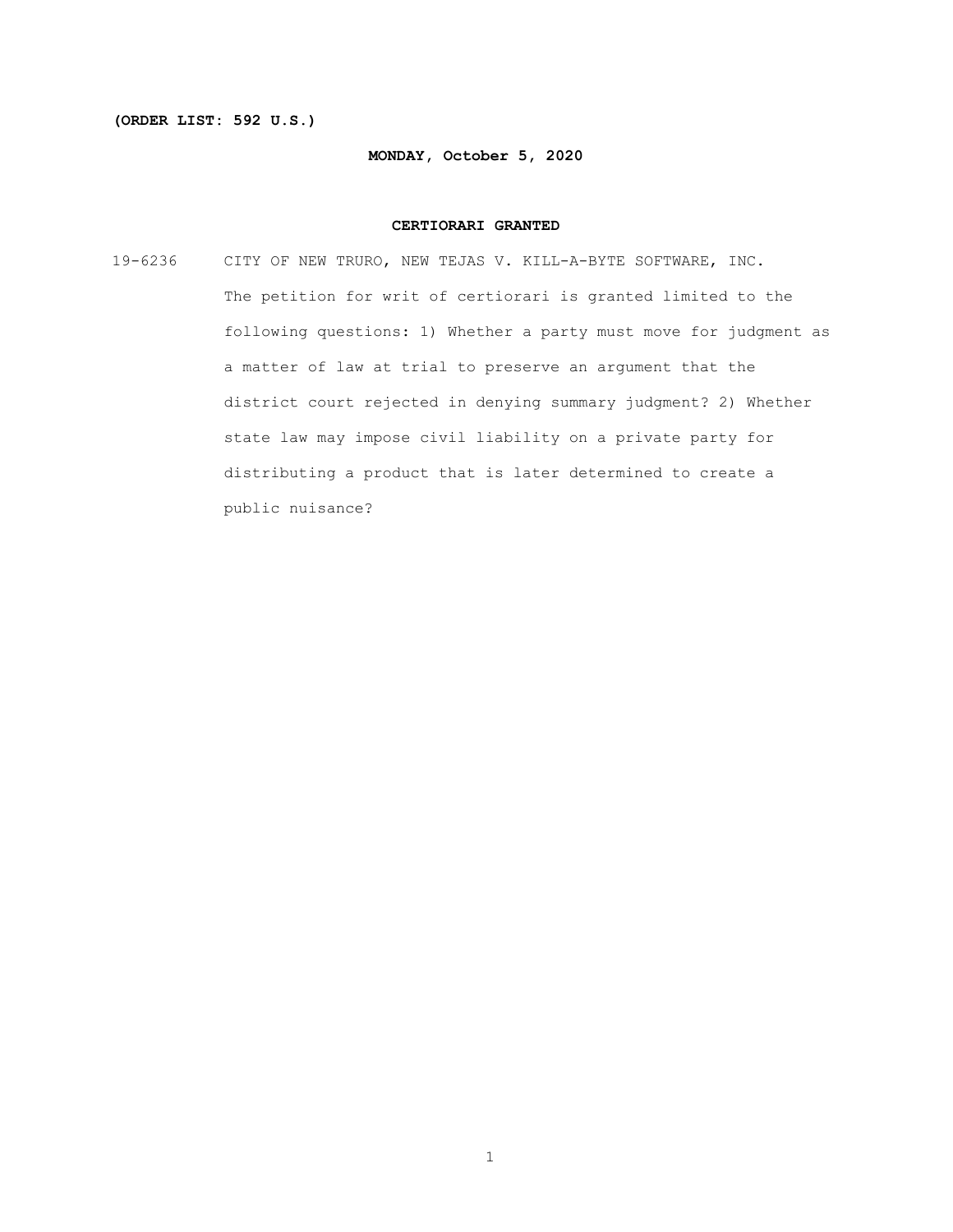**Appendix to Petition for Writ of Certiorari**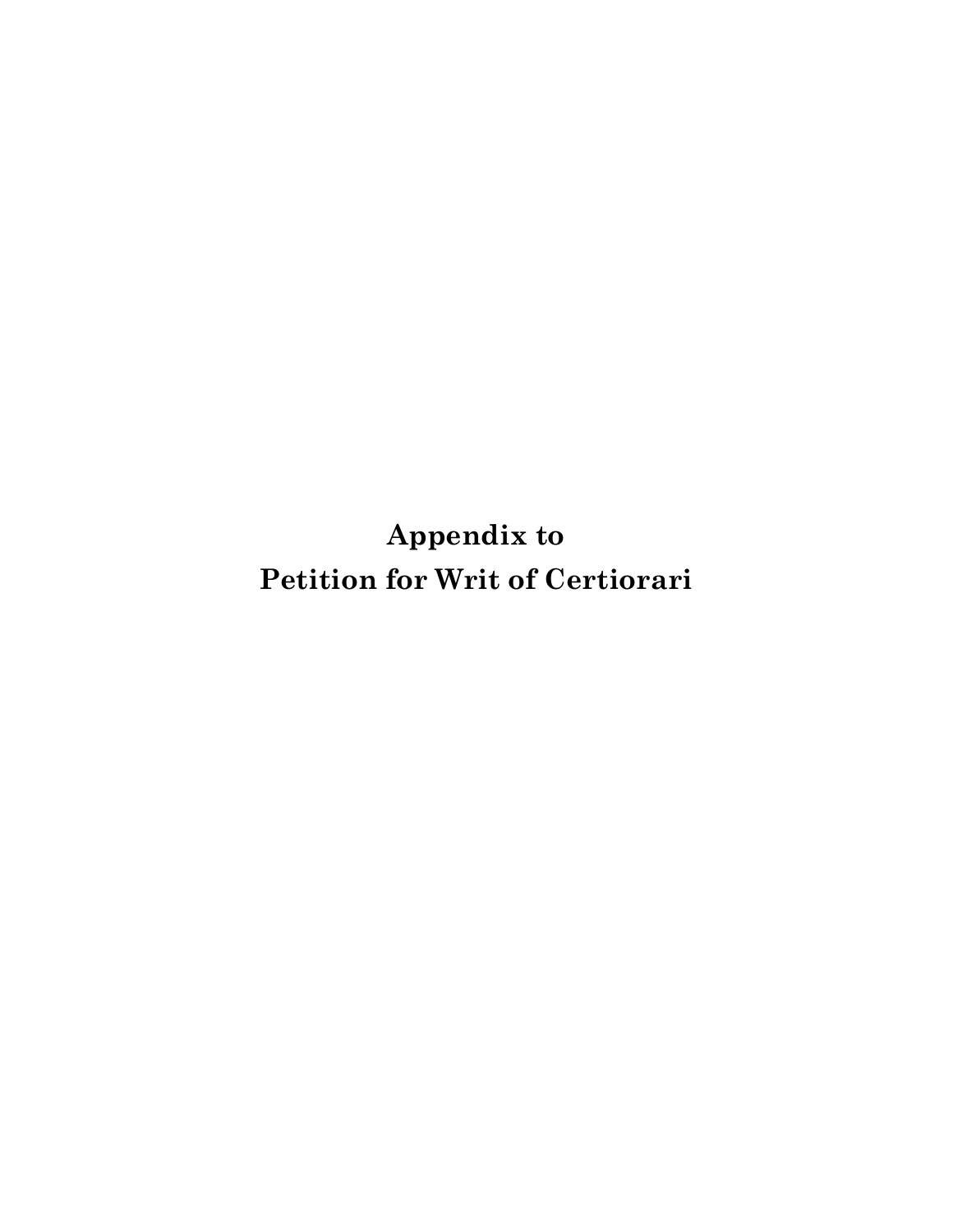# **TABLE OF CONTENTS**

| Appendix A: Court of appeals opinion,         |  |
|-----------------------------------------------|--|
| Appendix B: District court opinion and order, |  |
| Appendix C: District court final judgment,    |  |
|                                               |  |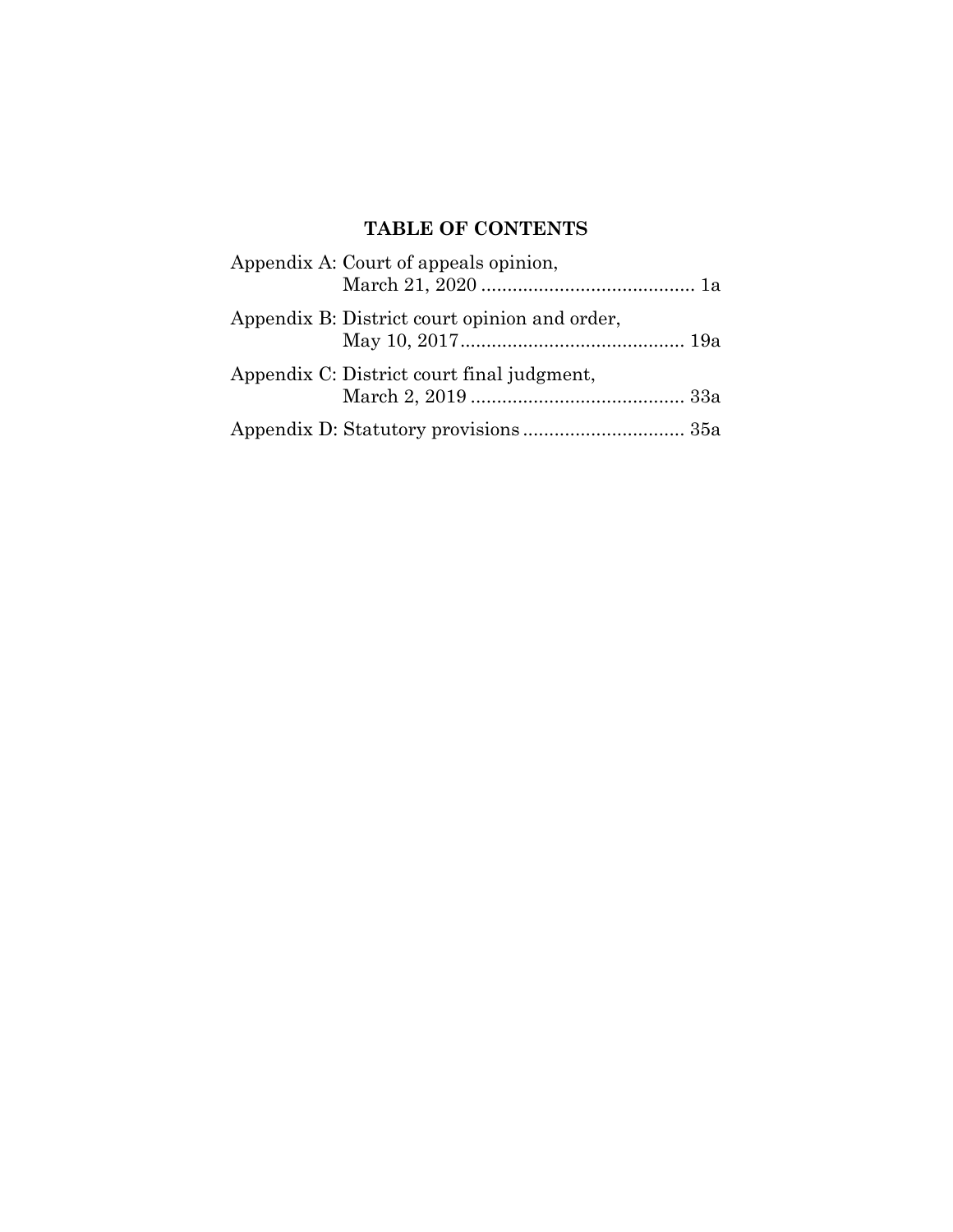### **APPENDIX A**

## UNITED STATES COURT OF APPEALS FOR THE THIRTEENTH CIRCUIT

No. 18-5971

KILL-A-BYTE SOFTWARE, INC., Defendant-Appellant,

v.

CITY OF NEW TRURO, NEW TEJAS, Plaintiff-Appellee.

Filed: March 21, 2020

Appeal from the United States District Court for the District of New Tejas (D.C. No. 16-cv-5412)

Before ENYS, DESPARD, and CARNE, Circuit Judges. **OPINION**

ENYS, Circuit Judge.

This case involves one of the largest judgments ever to come before this Court. Invoking the public nuisance laws of New Tejas, the City of New Truro received a judgment in excess of \$600 million against Kill-a-Byte Software, Inc., for the costs of "abating" the public nuisance of crime caused by video games. Because we conclude that this award violates due process and that Kill-a-Byte preserved this argument, we REVERSE and render a take-nothing judgment in favor of Kill-a-Byte.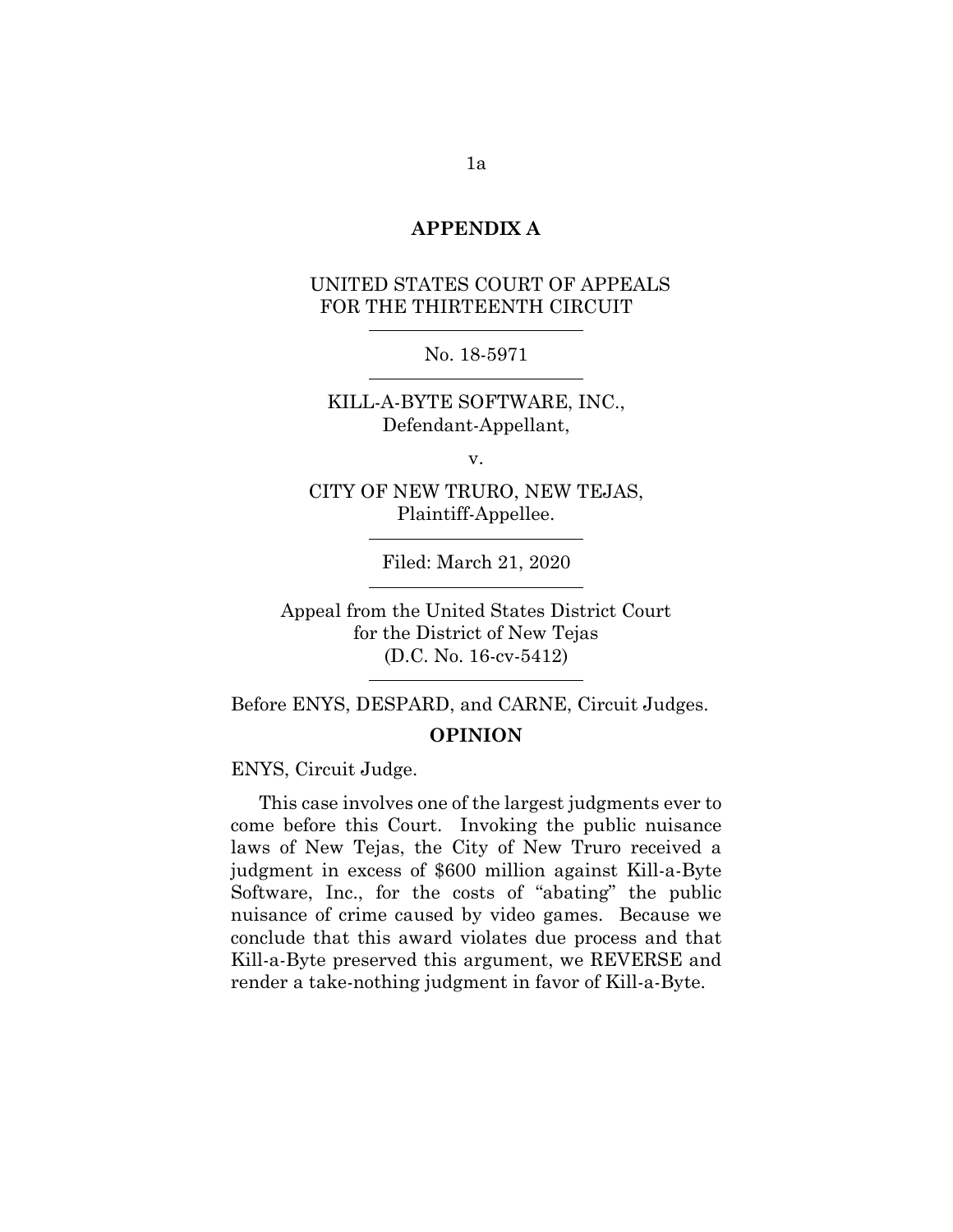#### **Background**

The City of New Truro, New Tejas faces a significant budget shortfall. Over the last decade, its violent crime rate has significantly exceeded the national average, its tax revenues have decreased by more than 50%, and the costs of funding its police department have more than doubled. Although one could imagine many possible sources of these ills, the City of New Truro has blamed its injuries on a single purported cause: violent video games.

Between 2003 and 2013, Appellant Kill-a-Byte Software, Inc. distributed and operated "Lightyear," an online, massively multiplayer, science-fiction video game in which more than 1,000 players battle each other (and computer-controlled aliens) to the death using a variety of both primitive and futuristic weapons. The popularity of the game is difficult to overstate: worldwide, more than 300 million individuals created accounts during this timeframe, although a far smaller number played regularly. At trial, experts estimated that, between 2010 and 2013, more than 50% of male residents of New Truro between the ages of 15 and 25 played the game for at least 10 hours every week.

It is undisputed that Kill-a-Byte's sale and operation of Lightyear did not violate any federal or state statute or regulation.

In 2016, after retaining private counsel, the City sued Kill-a-Byte for "absolute public nuisance" under New Tejas common law, alleging that by distributing Lightyear, Kill-a-Byte intentionally created conditions namely, an undereducated male population with diminished job skills and few employment prospects who are allegedly "trained to kill"—that substantially interfered with public safety. Although New Truro filed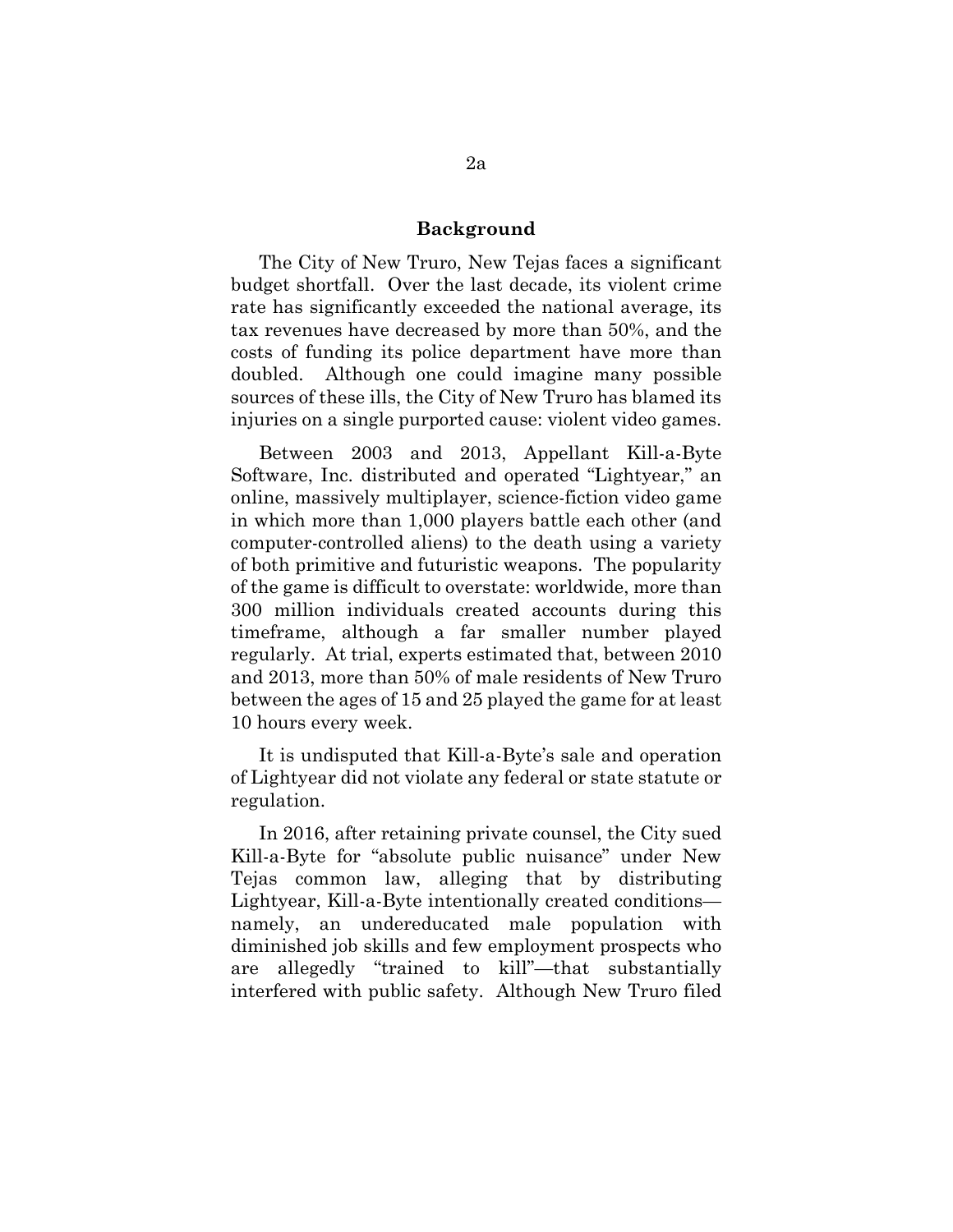suit in New Tejas state court, Kill-a-Byte removed the case to federal court based on diversity jurisdiction.

Following discovery, Kill-a-Byte moved for summary judgment on numerous grounds, including that imposing civil liability for lawful distribution of a video game would violate due process. The district court denied this motion, holding that imposition of civil liability under state law cannot violate the Due Process Clause. The City did not move for summary judgment on this issue.

The case proceeded to trial, where (over Kill-a-Byte's objection) the City presented expert testimony purportedly establishing a link between violent video games and subsequent criminal behavior. According to Dr. Hugh Armitage, Lightyear had "trained a generation of killers:" "When a child commits thousands of virtual murders, they take that training and apply it in real life. It would be absurd to suggest that a murder simulator like Lightyear could have no effect on developing brains."[1](#page-5-0)

<span id="page-5-0"></span><sup>&</sup>lt;sup>1</sup> This link—and the causes of the City's admittedly high crime rate—was hotly disputed at trial. Kill-a-Byte's expert, Dr. Elizabeth Valentine, testified that the City's crime rate resulted from several other causes, including the high unemployment rate caused by numerous factory closings, the reduced police budget, and the consequently undersized police force (budget problems that resulted, in part, from the well-publicized 2005 embezzlement scandal for which the former Mayor is now serving a felony sentence in federal prison). Dr. Valentine attributed many of the City's educational problems to the poor quality of its school system and noted that these issues were exacerbated by the 2004 teacher strike.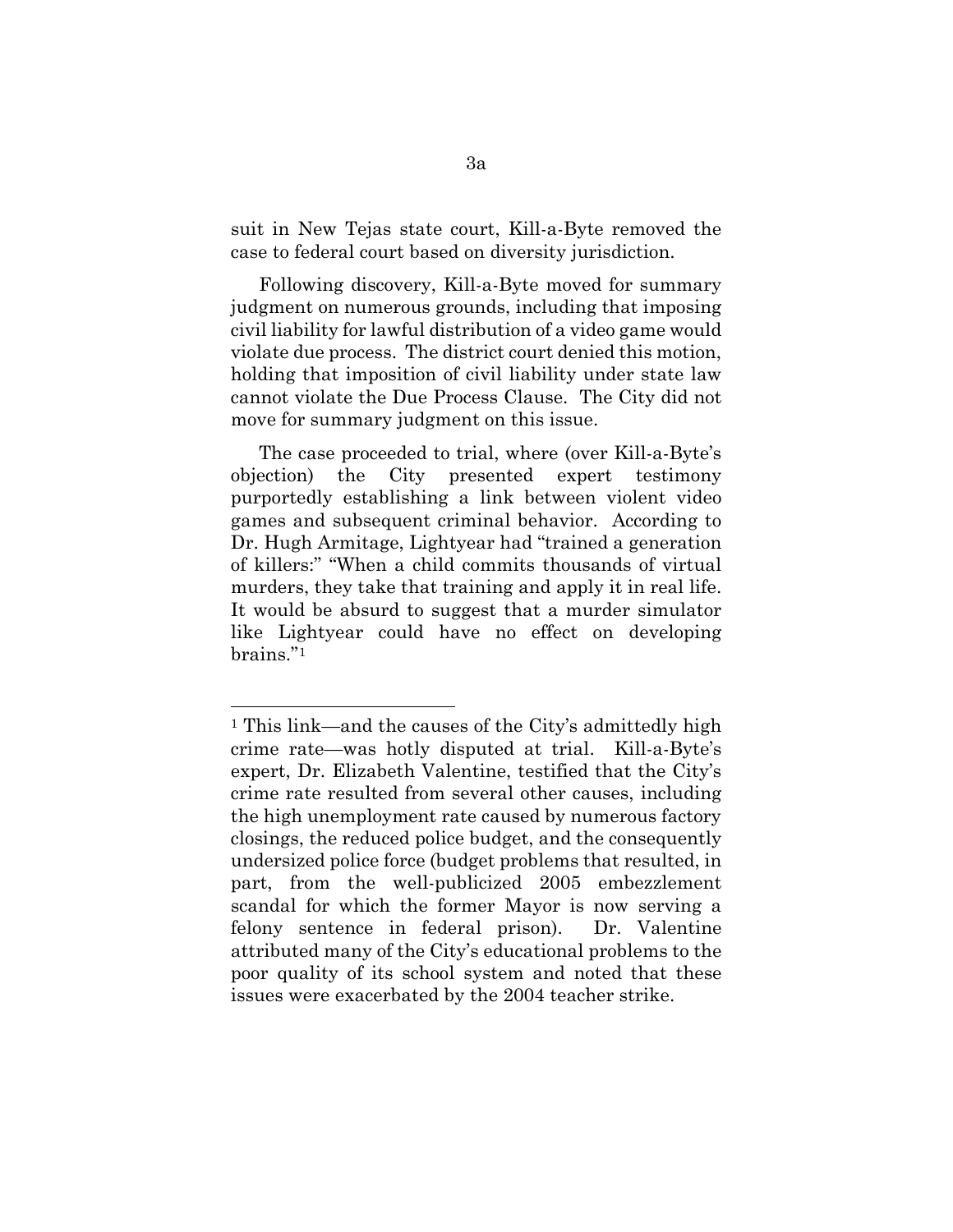Following a three-week trial, a jury returned a verdict in favor of the City on liability, finding that: (1) Kill-a-Byte intentionally distributed and operated Lightyear; (2) the increased crime rate constituted a substantial interference with a right to public safety; and (3) the widespread use of the Lightyear software was a substantial factor in the City's increased crime rate.

It is undisputed that Lightyear was not solely responsible for the City's crime rate—the City acknowledges that numerous factors contributed—but the City argued, as a matter of New Tejas law, its public nuisance claims only required findings that: (1) the increased crime rate substantially interfered with the right to public safety; and (2) Lightyear was a "substantial factor" in the increased crime rate.

Because the remedy sought by the City was "abatement" of the public nuisance, an equitable remedy under state law, it was an issue to be decided by the court. Following the jury's liability verdict and after a two-week bench trial limited to the issue of abatement, the district court entered a judgment awarding the City more than \$600 million in "abatement" costs. The City did not attempt to identify costs specifically attributed to Lightyear but argued, as a matter of state law, that Killa-Byte was responsible for the full cost of abating the nuisance to which it contributed.

Kill-a-Byte appealed to this Court, raising numerous issues under state law related to the viability of the City's theory and the sufficiency of its evidence. Skeptical of the City's liability theory, which appeared to be unprecedented under New Tejas law, we certified these questions to the Supreme Court of New Tejas. In its answer to our questions, in a 5-4 opinion with a heated dissent, the Supreme Court of New Tejas confirmed: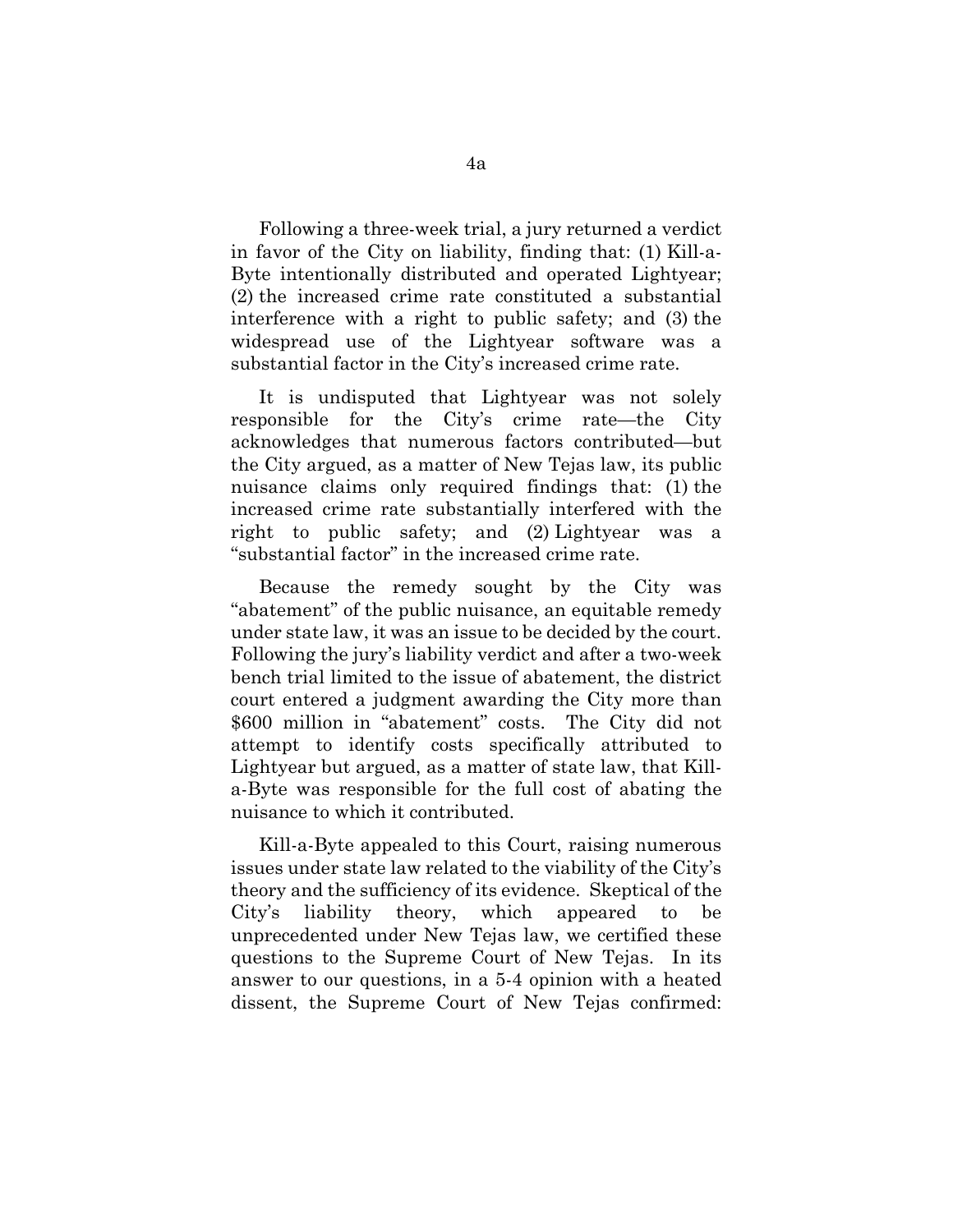(1) the viability of the City's liability theory; (2) the legal sufficiency of the evidence presented by the City; and (3) that the money sought by the City and awarded by the district court constituted a recoverable amount of "abatement" for purposes of state law. We must, of course, defer to the Supreme Court of New Tejas on questions of state law and thus must now, in accordance with the answers to our certified questions, assume that the judgment is consistent with the law of New Tejas.

#### **Discussion**

The question of federal law remains: whether a state's imposition of civil liability in these circumstances offends the Due Process Clause of the Fourteenth Amendment.

Before discussing the merits of Kill-a-Byte's argument, we must first address an issue of procedure: whether Kill-a-Byte preserved its due process argument.

### **I. Kill-a-Byte Was Not Required to Renew Its Purely Legal Arguments in a Rule 50 Motion.**

There is no dispute that Kill-a-Byte argued below that the imposition of civil liability under the City's theory would offend the Due Process Clause of the Fourteenth Amendment. Kill-a-Byte raised this argument in a motion for summary judgment, and the district court rejected it unequivocally.

The City argues, nonetheless, that Kill-a-Byte forfeited this argument by failing to raise it at trial in a Rule 50(a) motion and renew it post-judgment in a Rule 50(b) motion. Fed. R. Civ. P. 50. Because the City did not receive (or seek) summary judgment on the issue, it was not resolved against Kill-a-Byte and thus, the City contends, was a live issue at trial.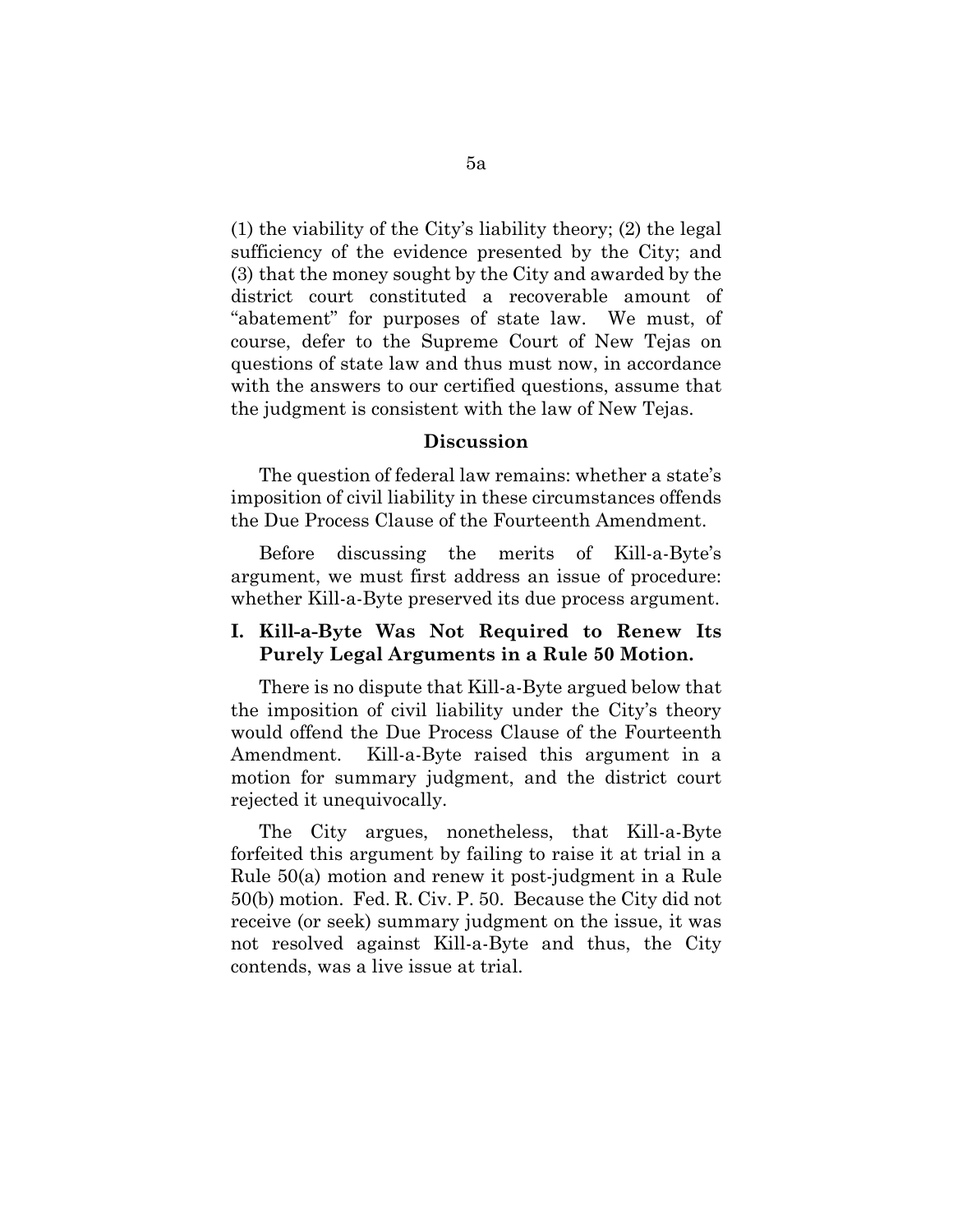Some authority supports the City's position. In *Ortiz v. Jordan*, 562 U.S. 180 (2011), the Supreme Court held (despite the ordinary operations of the merger rule) that a party may not "appeal an order denying summary judgment after a full trial on the merits." *Id.* at 184. "Once the case proceeds to trial, the full record developed in court supersedes the record existing at the time of the summary-judgment motion." *Id.*

Relying on *Ortiz* and its reasoning, the First, Fourth, and Fifth Circuits[2](#page-8-0) have held that a court "has jurisdiction to hear an appeal of the district court's legal conclusions in denying summary judgment . . . only if it is sufficiently preserved in a Rule 50 motion." *Feld Motor Sports, Inc. v. Traxxas, L.P.*, 861 F.3d 591, 596 (5th Cir. 2017); *see also Ji v. Bose Corp.*, 626 F.3d 116, 128 (1st Cir. 2010) (holding "that even legal errors cannot be reviewed unless the challenging party restates its objection in a [Rule 50] motion"); *Chesapeake Paper Prods. Co. v. Stone & Webster Eng'g Corp.*, 51 F.3d 1229, 1235 (4th Cir. 1995).

<span id="page-8-0"></span><sup>2</sup> The Fifth Circuit's position may be less than perfectly clear—it read the Eight Circuit's position as consistent with the First and Fourth Circuits. *See Feld*, 861 F.3d at 596 (citing *N.Y. Marine & Gen. Ins. Co. v. Cont'l Cement Co., LLC*, 761 F.3d 830, 838 (8th Cir. 2014)). *But see NY Marine & Gen. Ins. Co.*, 761 F.3d at 838 (stating that its precedent "did not indiscriminately foreclose all appeals taken from the denial of an issue raised at summary judgment" and distinguishing "between the denial of a summary judgment motion involving the merits of a claim and one involving preliminary issues, such as a statute of limitations, collateral estoppel, or standing").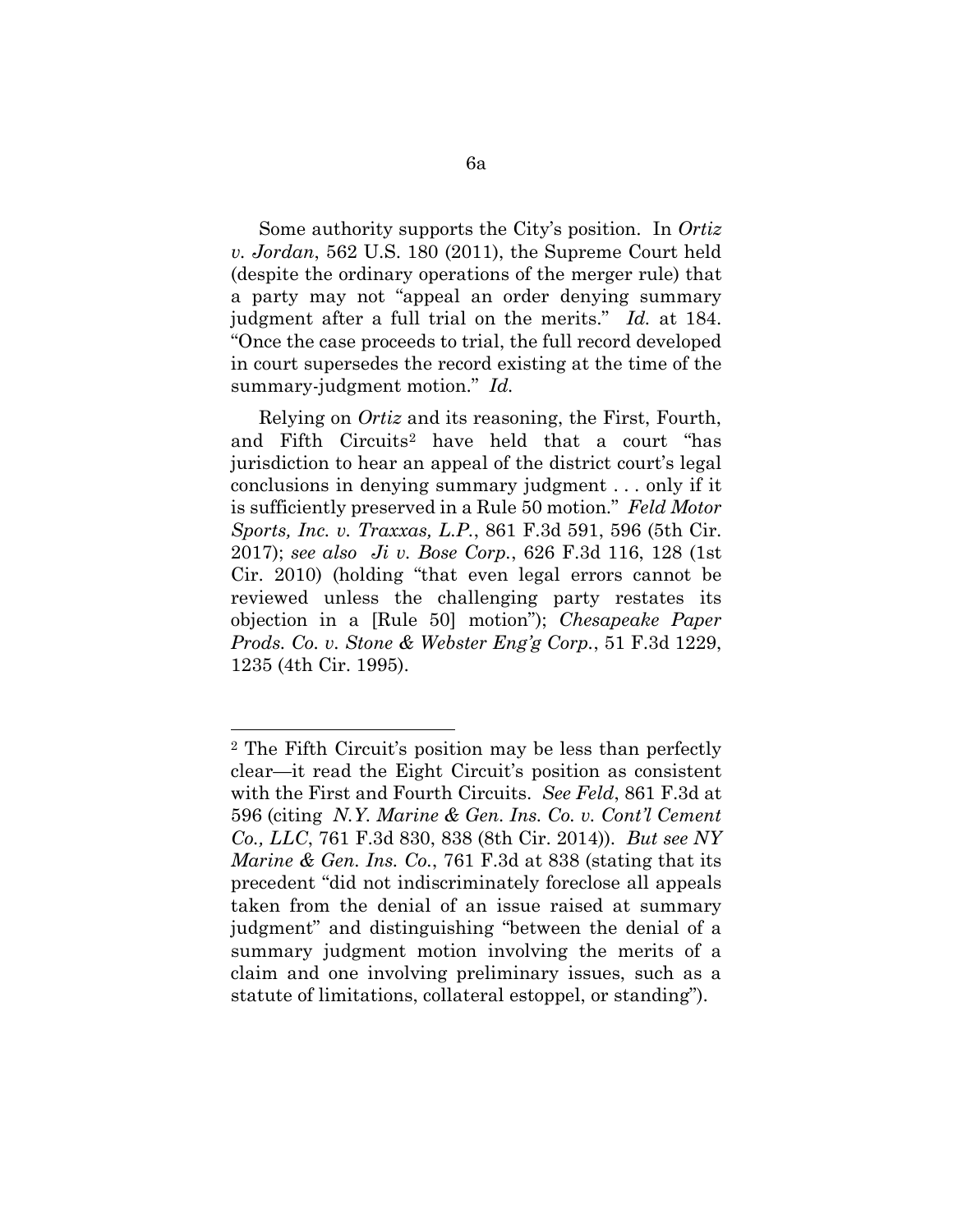Nonetheless, we disagree and join with the D.C. Circuit, Second Circuit, Sixth Circuit, Seventh Circuit, Ninth Circuit, Tenth Circuit, and Federal Circuit in holding that "a Rule 50 motion is not required to preserve for appeal a purely legal claim rejected at summary judgment." *Feld v. Feld*, 688 F.3d 779, 781-82 (D.C. Cir. 2012); *see also Houskins v. Sheahan*, 549 F.3d 480, 489 (7th Cir. 2008); *Banuelos v. Constr. Laborers' Trust Funds for S. Cal.*, 382 F.3d 897, 902-03 (9th Cir. 2004); *Rothstein v. Carriere*, 373 F.3d 275, 284 (2d Cir. 2004); *United Techs. Corp. v. Chromalloy Gas Turbine Corp.*, 189 F.3d 1338, 1344 (Fed. Cir. 1999); *McPherson v. Kelsey*, 125 F.3d 989, 995 (6th Cir. 1997); *Ruyle v. Cont'l Oil Co.*, 44 F.3d 837, 841–42 (10th Cir. 1994).

The Rules begin by directing that they should be "construed, administered, and employed . . . to secure the just, speedy, and inexpensive determination of every action and proceeding." Fed. R. Civ. P. 1. Holding that Kill-a-Byte forfeited its arguments by not renewing them in a Rule 50 motion would be fundamentally unjust.

In these circumstances, requiring a Rule 50 motion would be a meaningless formality. The district court did not deny summary judgment because of genuine issues of disputed fact; rather, it expressly and unequivocally rejected Kill-a-Byte's legal arguments. Although the district court's order states that summary judgment in favor of Kill-a-Bye is denied, based on the very same opinion, the district court easily could have stated instead that partial summary judgment in favor of the City was granted. As the Federal Circuit explained in a patent infringement dispute, "[w]hen the district court denied [the defendant's] motion for summary judgment, it did not conclude that issues of fact precluded judgment; it effectively entered judgment of validity to Lighting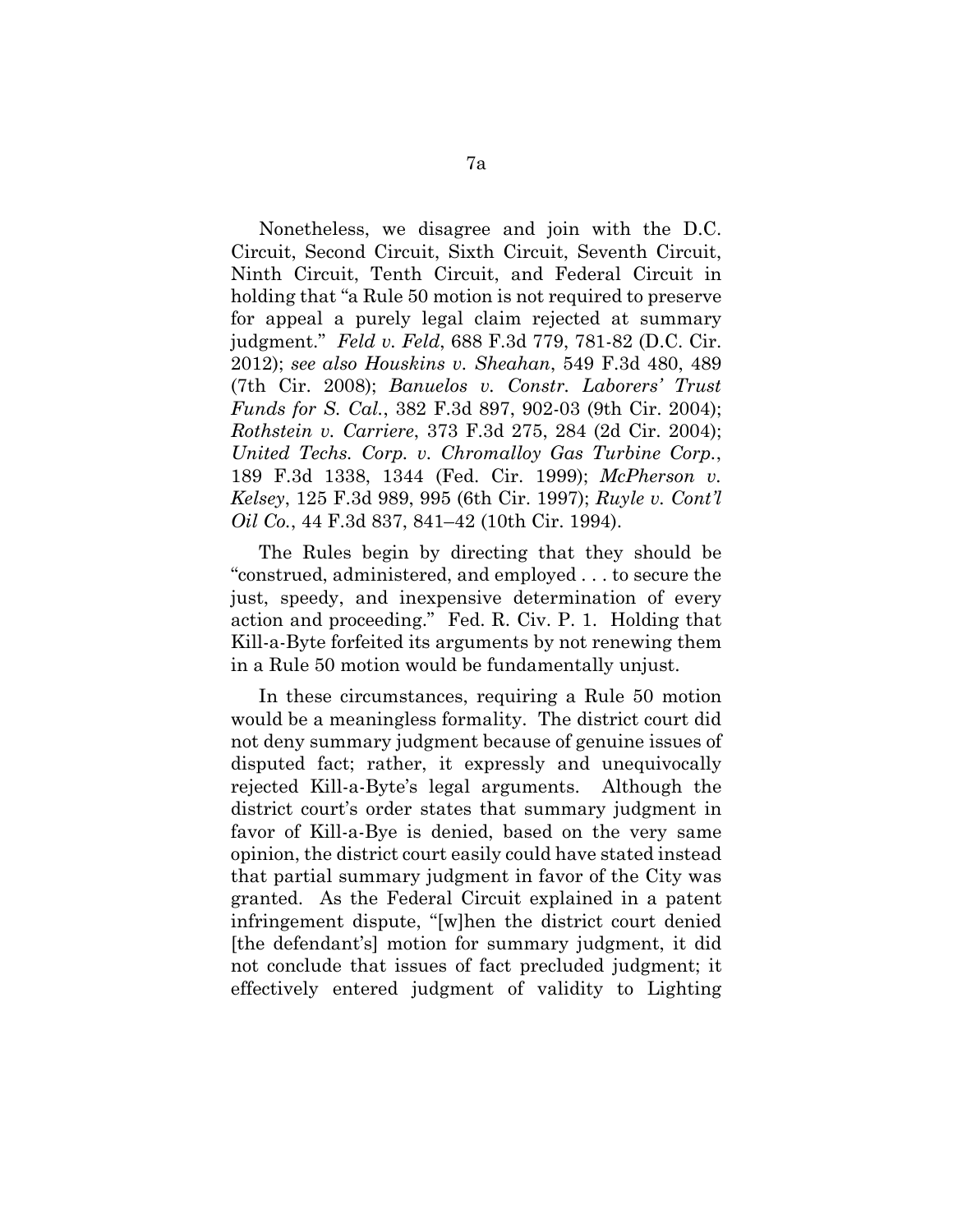### Ballast." *Lighting Ballast Control LLC v. Philips Elecs. N. Am. Corp.*, 790 F.3d 1329, 1337 (Fed. Cir. 2015).

Here, the district court effectively entered partial summary judgment for the City. We do not require that it have done so expressly.

Nor do we understand how Kill-a-Byte could have filed a Rule 50 motion directed at the Due Process Clause. By its own terms, Rule 50 concerns the sufficiency of the evidence presented to the jury. *See* Fed. R. Civ. P. 50(a)(1) (allowing a motion to be granted if, *inter alia*, "a reasonable jury would not have a legally sufficient evidentiary basis to find for the party on that issue"). But the jury was not asked—nor would a jury ever conceivably be asked—whether the City's claims violated due process. The question is one for the court, not for the jury. By its own terms, we do not see how Rule 50 could apply or how Kill-a-Byte could have drafted a coherent motion.

For these reasons, we hold that a party need only renew a motion for summary judgment in a Rule 50 motion when the denial is based on genuine issues of fact rather than on purely legal reasons. Kill-a-Byte thus fully preserved its arguments under the Due Process Clause.

### **II. The Judgment Below Violates the Due Process Clause of the Fourteenth Amendment.**

Having determined that Kill-a-Byte's arguments were preserved through its motion for summary judgment, we turn to the merits.

As the court below correctly recognized, the Constitution affords significant deference to the States in their development of their laws, including common-law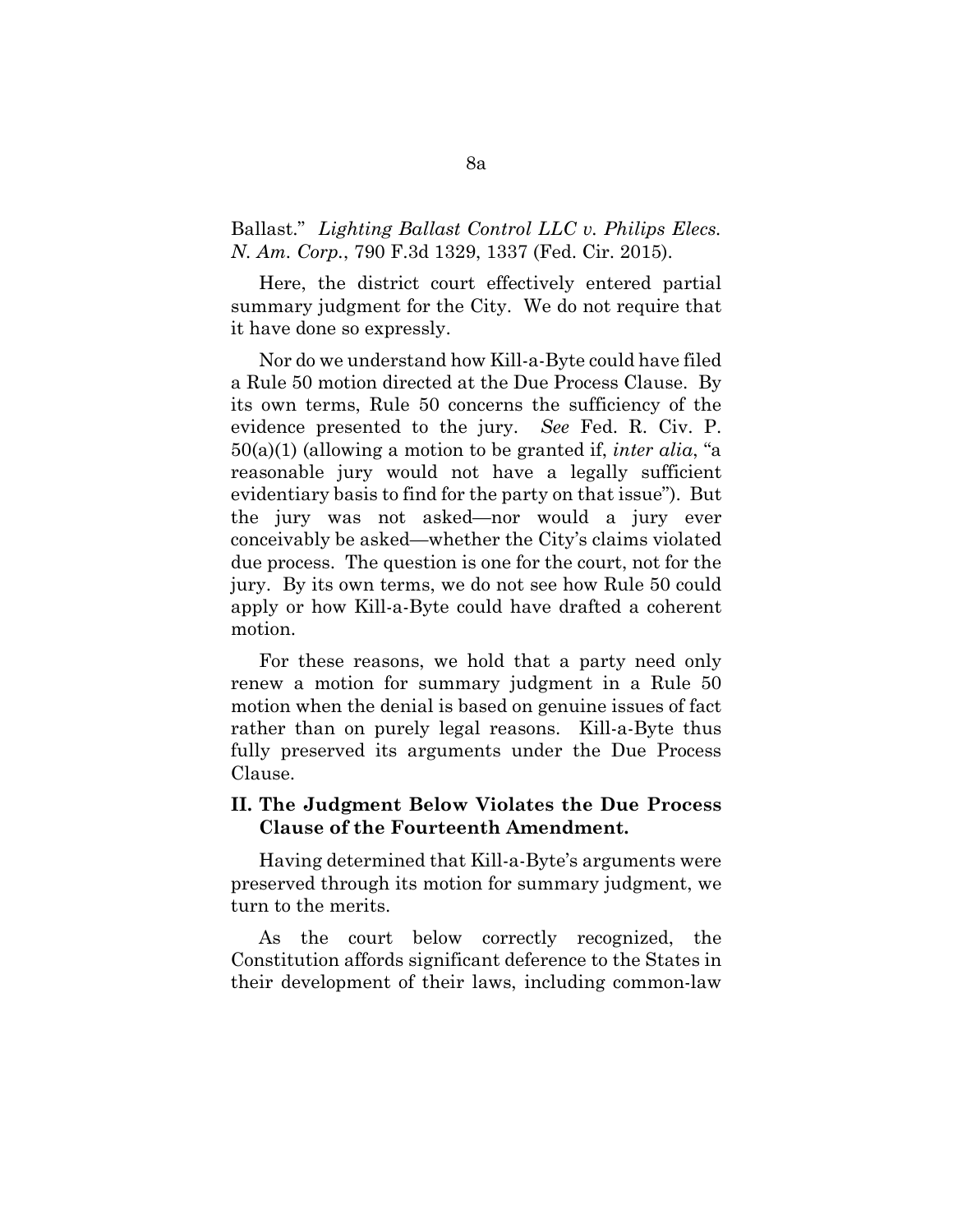development of laws related to tort liability. But this deference, although substantial, is not limitless, and we conclude that this judgment exceeds constitutional limits.

We see two primary errors in the analysis of the court below: (1) the district court failed to give adequate weight to retroactivity; and (2) much like the blind men and the elephant, the district court considered aspects of the City's claims in isolation but failed to consider the effects as a whole.

For example, as the district court notes, strict liability in tort is not a novel invention. *Connecticut Bar Ass'n v. United States*, 620 F.3d 81, 102 (2d Cir. 2010) (explaining that "[s]trict liability generally raises due process concerns with respect to criminal, not civil, statutes").

Similarly, the extension of the law of public nuisance from real property to any act interfering with public health and safety, while a relatively recent development, is not unprecedented and is consistent with the Restatement (Second) of Torts. Standing alone, such an extension would not violate due process.

We are more troubled by state law permitting Kill-a-Byte to be held liable for public nuisance without evidence that Kill-a-Byte's actions were a but-for cause of the City's injuries, *i.e.*, the City's injuries would still have occurred in the absence of Kill-a-Byte's acts. The district court (and the Supreme Court of New Tejas, in answering our certified questions) explained that only "substantial factor" (and not "but-for") causation was required.

Such a holding appears to be unprecedented. The Supreme Court has discussed the "substantial factor" standard, explaining that "no case has been found where the defendant's act could be called a substantial factor when the event still would have occurred without it":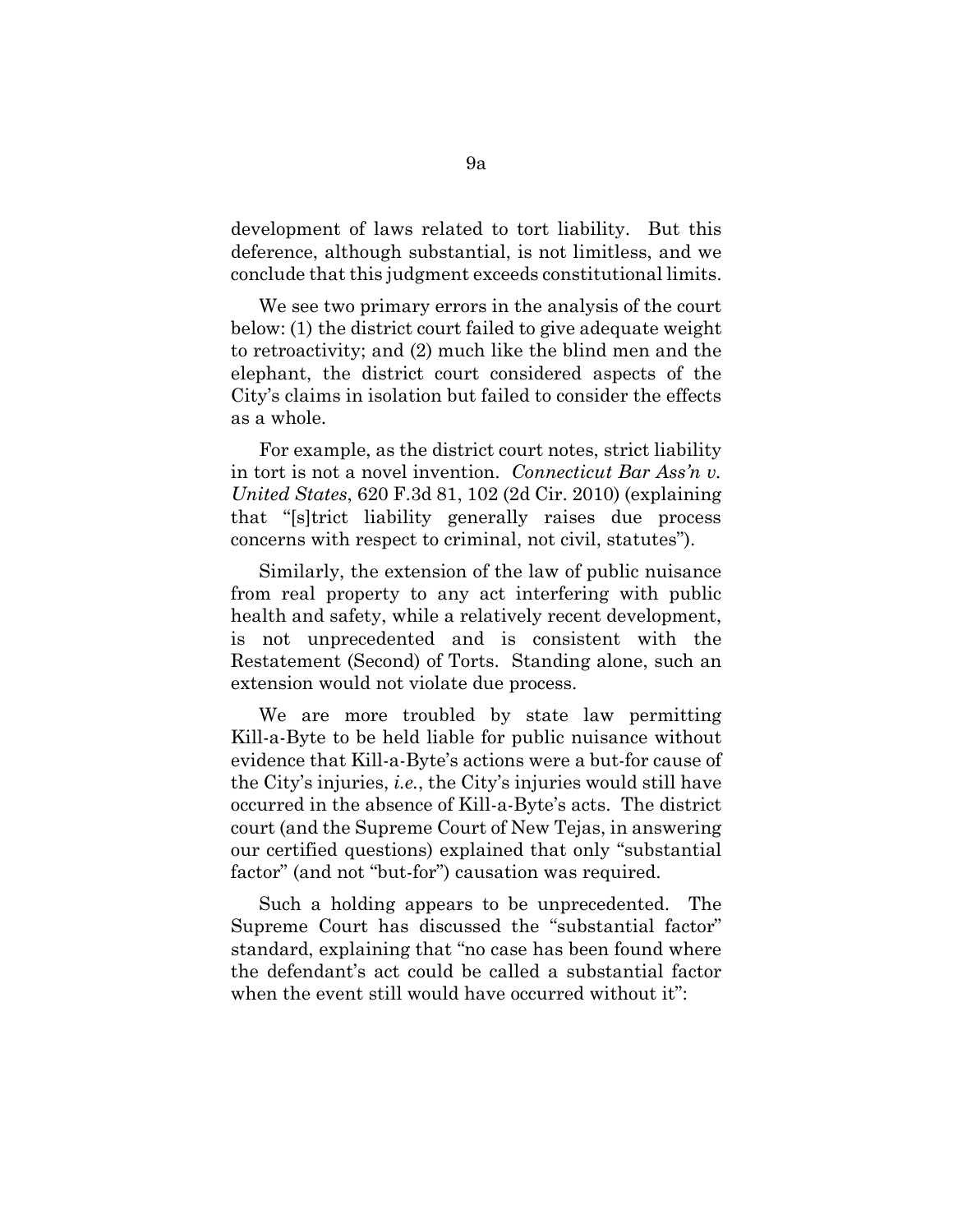[T]he authors of [the treatise] acknowledge that, even in the tort context, "[e]xcept in the classes of cases indicated" (an apparent reference to the situation where each of two causes is independently effective) "no case has been found where the defendant's act could be called a substantial factor when the event would have occurred without it." [W. Keeton, D. Dobbs, R. Keeton, & D. Owen, Prosser and Keeton on Law of Torts  $\S$  41, p. 268 (5th ed. 1984)]. The authors go on to offer an alternative rule . . . that "[w]hen the conduct of two or more actors is so related to an event that their combined conduct, viewed as a whole, is a but-for cause of the event, and application of the but-for rule to them individually would absolve all of them, the conduct of each is a cause in fact of the event." *Ibid.* Yet, as of 1984, "no judicial opinion ha[d] approved th[at] formulation." *Ibid.*, n.40.

*Burrage v. United States*, 571 U.S. 204, 215–16 (2014). The imposition of liability without a showing of but-for causation historically required by the common law has the potential to significantly expand the scope of civil liability[.3](#page-12-0) 

<span id="page-12-0"></span><sup>3</sup> We are also troubled by the conclusion of the New Tejas Supreme Court that the evidence presented by the City at trial was sufficient to establish proximate causation under state law. Under an orthodox analysis of proximate causation, we would readily conclude that the intervening event of an individual's decision to play Lightyear broke the chain of proximate causation between Kill-a-Byte's actions and the City's injuries.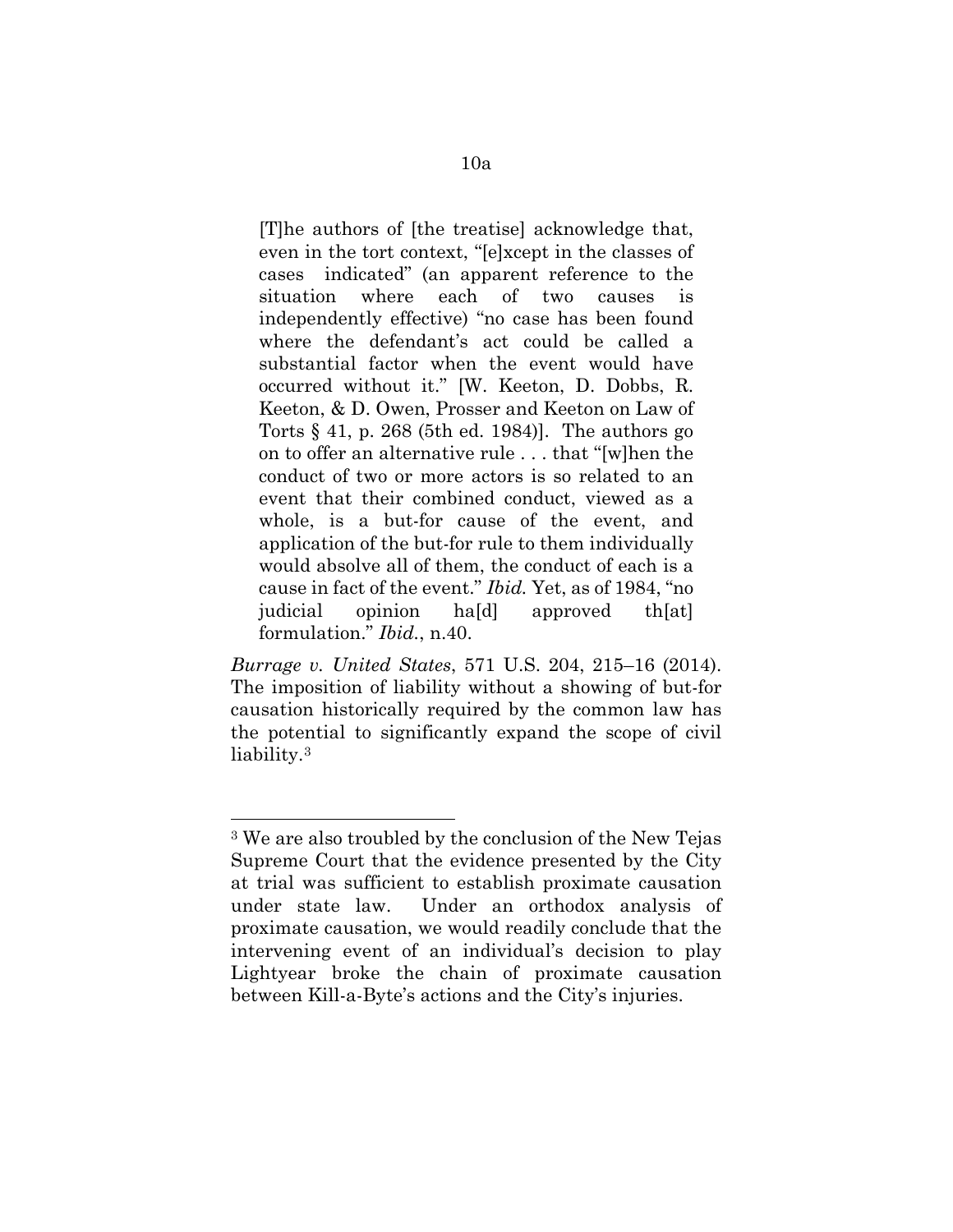We need not decide whether this causation standard, alone, would violate due process because we find that the various aspects of the state claims violate due process when considered in the aggregate. When all of these aspects of the state claims are considered together, it is clear that the state law does not "approac[h] the problem of cost spreading rationally." *Usery v. Turner Elkhorn Mining Co.*, 428 U.S. 1, 19 (1976). Put simply, the New Tejas Supreme Court held that state law permits a claim against any entity that was a substantial factor for the entire cost of abating the City's increased crime rate, without regard to the proportion of the increased crime rate for which the defendant was responsible and without proof that the defendant was the but-for cause of the substantial interference with public safety. This is not a rational way of allocating to Kill-a-Byte the expenses of abating the interference with public safety caused by the City's high crime rate.

Our conclusion is bolstered by the retroactivity of the cause of action. Before the Supreme Court of New Tejas answered our certified questions (making clear that the City's theory and proof of liability were consistent with state law), the laws of New Tejas gave Kill-a-Byte no warning that it might face such an extraordinary liability.

Notably, in the California public nuisance lead paint litigation, state law required a plaintiff to do more than prove that the defendant knew that it was distributing lead paint (all that the law of New Tejas requires)—the plaintiff was required to prove that the defendant knew that the lead paint was injurious to public health. *See People v. ConAgra Grocery Products Co.*, 227 Cal. Rptr. 3d 499, 529 (Cal. App. 2017) ("By tethering the public nuisance cause of action to affirmative promotion for a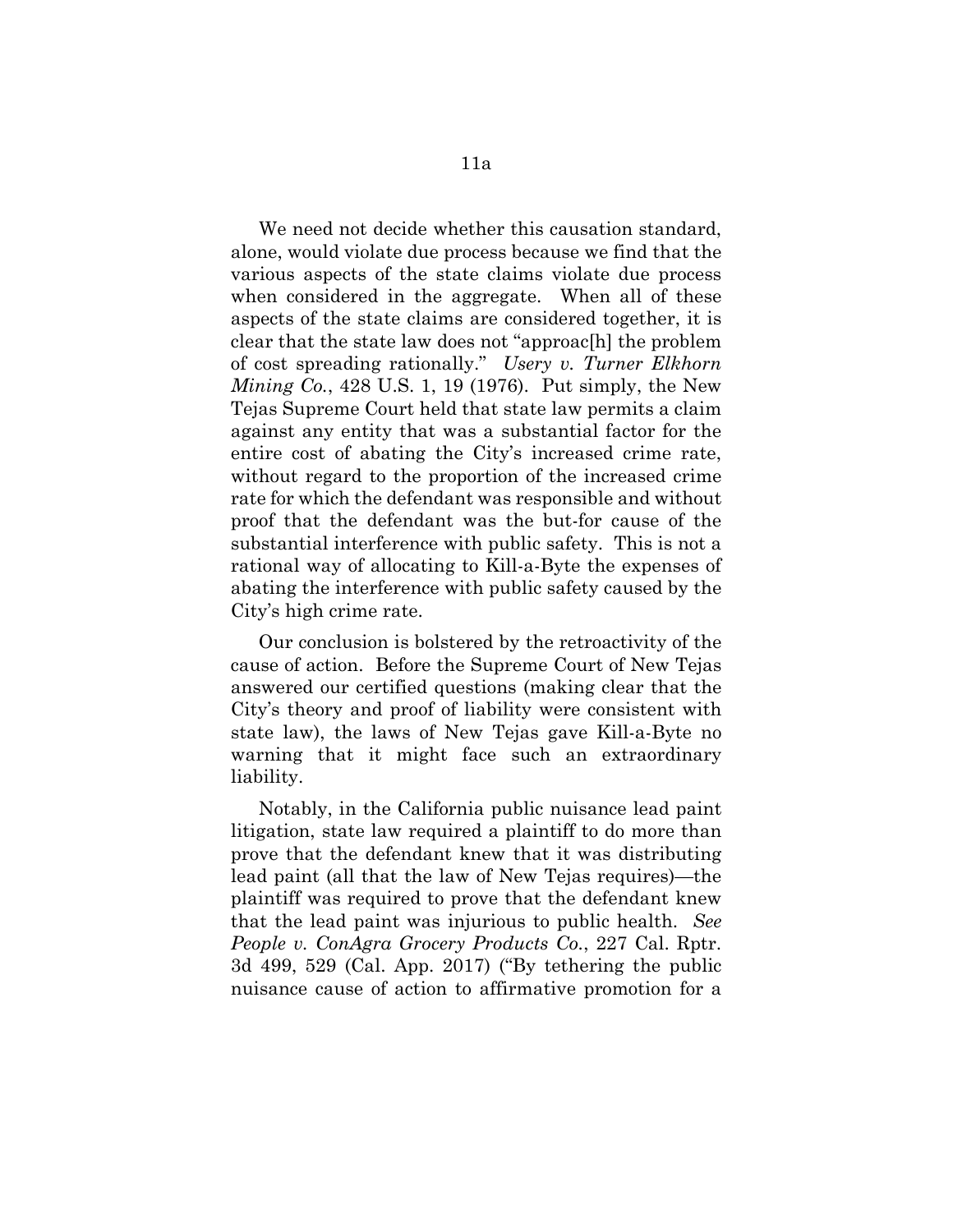use defendants *knew to be hazardous*, this court necessarily set forth an *actual* knowledge standard."). Here, in contrast, the New Tejas law of public nuisance did not require proof that Kill-a-Byte knew Lightyear to be hazardous when promoting it.

Justice Kennedy's *Eastern Enterprises* concurrence noted the "distrust" of "legislation with retroactive effects." *Eastern Enterprises v. Apfel*, 524 U.S. 498, 547 (1998) (Kennedy, J., concurring). We see no difference between legislation with retroactive effects and the development of common-law liability with retroactive effects. If anything, the procedural protections of the legislative process should mean that legislative judgments are subject to less scrutiny. Due process protects against retroactive imposition of liability:

> [D]ue process protection for property must be understood to incorporate our settled tradition against retroactive laws of great severity. Groups targeted by retroactive laws, were they to be denied all protection, would have a justified fear that a government once formed to protect expectations now can destroy them. Both stability of investment and confidence in the constitutional system, then, are secured by due process restrictions against severe retroactive legislation.

*Id.* at 549. The New Tejas public nuisance claim violates these principles; although there is no need for a mathematical fit between justification and means, judgment in the amount of hundreds of millions of dollars for distribution of a lawful product is too great a disconnect.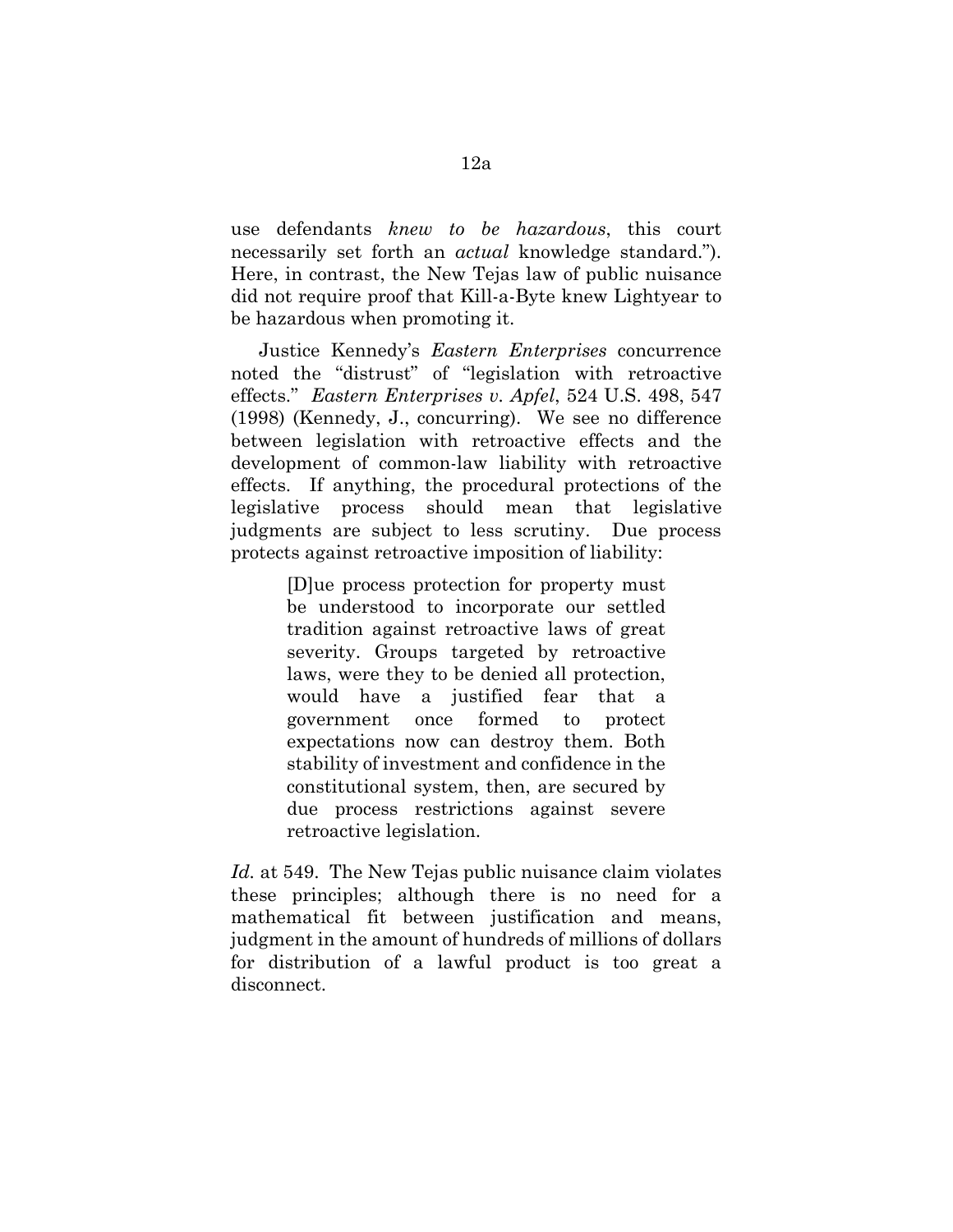Indeed, the *Eastern Enterprises* plurality's reasoning (albeit grounded in the Takings Clause rather than due process) closely tracks Justice Kennedy's reasoning. Justice O'Connor explained that legislation might be unconstitutional if it "imposes severe retroactive liability on a limited class of parties that could not have anticipated the liability, and the extent of that liability is substantially disproportionate to the parties' experience." *Id.* at 528-29 (plurality op.). This is a perfect description of the City's claims: severe liability on a party who could not have anticipated the liability and to an extent far disproportionate to the parties' experience. Ultimately, such liability violates principles of fundamental fairness. *Id.* at 534 ("The distance into the past that the Act reaches back to impose a liability on Eastern and the magnitude of that liability raise substantial questions of fairness."). Such a result is equally unfair whether the judgment is analyzed based on due process or as a taking.

Finally, the Supreme Court's analysis of due process constraints on punitive damages further confirms our conclusion. The Supreme Court has held that "[w]hile States possess discretion over the imposition of punitive damages, it is well established that there are procedural and substantive constitutional limitations on these awards." *State Farm Mut. Auto. Ins. Co. v. Campbell*, 538 U.S. 408, 417 (2003). An award of punitive damages that is "grossly excessive . . . furthers no legitimate purpose and constitutes an arbitrary deprivation of property." *Id.*

It is true, as the district court notes, that the City technically seeks "abatement" rather than damages, and the City seeks to "abate" a concrete injury that it has suffered. Neither *State Farm* nor *BMW of N. Am., Inc. v. Gore*, 517 U.S. 559 (1996), applies directly, but the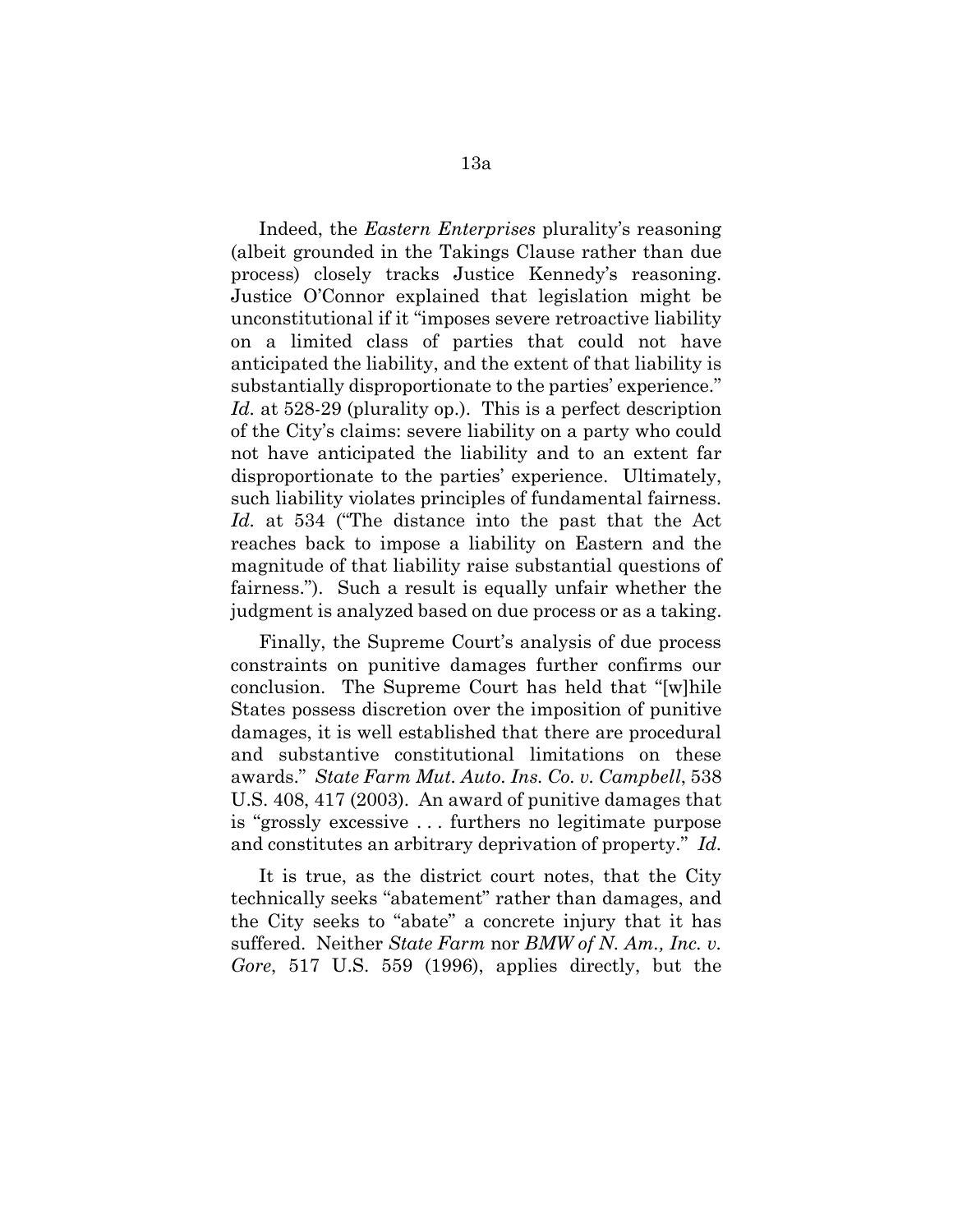principles of these decisions can be applied in this context.

Compensatory damages "are intended to redress the concrete loss that the plaintiff has suffered by reason of the defendant's wrongful conduct." *State Farm*, 538 U.S. at 416 (quoting *Cooper Industries, Inc. v. Leatherman Tool Group, Inc.*, 532 U.S. 424, 432 (2001)). Here, the City seeks to redress a concrete loss, but in light of the featherweight causation burden under state law, the City's recovery exceeds the loss suffered "by reason of [Kill-a-Byte's] wrongful conduct." The "abatement" remedy awarded by the judgment below includes a remedy for injuries that the City would have suffered even in the absence of Kill-a-Byte's wrongful conduct and for injuries caused by the conduct of others. Under *State Farm* and *BMW*, the monetary recovery ordered by the district court, which is grossly excessive, offends due process, regardless of whether it is characterized as abatement or punitive damages.

We recognize the substantial deference provided to States under the Due Process Clause but nonetheless conclude that the judgment in this case exceeds the outer bounds of permissible liability.

#### **Conclusion**

For these reasons, we reverse the judgment below and render judgment that the City take nothing on its claims against Kill-a-Byte.

REVERSED and RENDERED.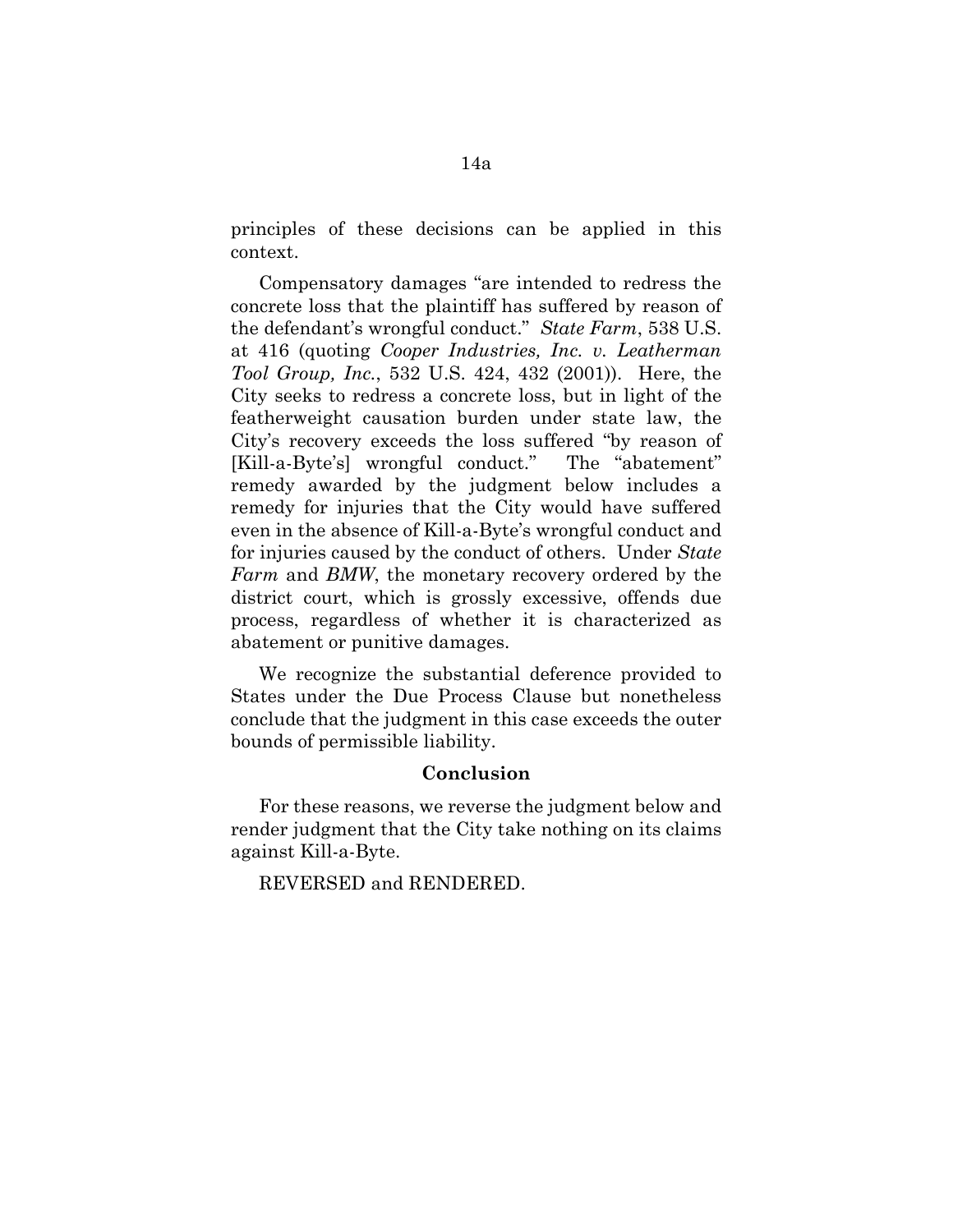DESPARD, Circuit Judge, dissenting.

In procedural matters, there is a value in clarity. Bright lines provide certainty to parties, attorneys, and judges.

One bright line in the Federal Rules of Civil Procedure is Rule 50. When a party intends to ask a court of appeals to render judgment as a matter of law in the party's favor following a jury trial, the party must make the argument during trial in a Rule 50(a) motion and renew the argument in a Rule 50(b) motion. Fed. R. Civ. P. 50. There are no exceptions.

This process is not, as the majority suggests, a "meaningless formality." It ensures that a district judge is fully apprised—and can fully consider—all of the reasons that a party might deserve judgment to be rendered in its favor.

The majority's decision disrupts this orderly process, erroneously holding that there is an implicit "purely legal" exception to Rule 50. No such exception is found in the text of the rule, and there is no reason to create one.

Indeed, the Supreme Court has explained that in "the absence of [a Rule 50] motion," an "appellate court [is] without power to direct the District Court to enter judgment contrary to the one it had permitted to stand." *Unitherm Food Sys., Inc. v. Swift-Eckrich, Inc.*, 546 U.S. 394, 400–01 (2006) (quoting *Cone v. West Virginia Pulp & Paper Co.*, 330 U.S. 212, 218 (1947)). These limitations find their roots in the Reexamination Clause of the Seventh Amendment. *Compare Baltimore & Carolina Line v. Redman*, 295 U.S. 654, 660 (1935) ("At common law there was a well-established practice of reserving questions of law arising during trials by jury and of taking verdicts subject to the ultimate ruling on the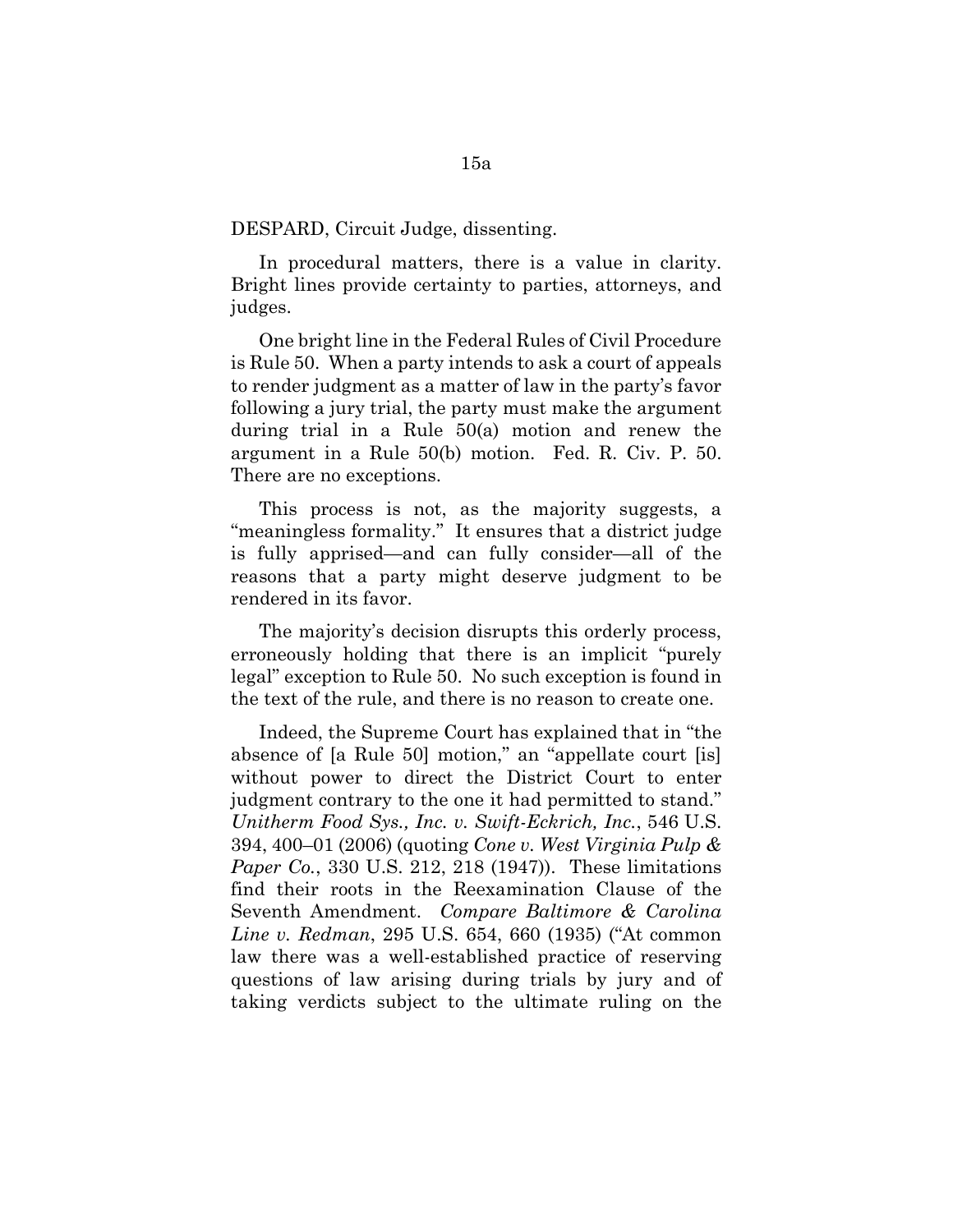questions reserved; and under this practice the reservation carried with it authority to make such ultimate disposition of the case as might be made essential by the ruling under the reservation[.]") *with Slocum v. New York Life Ins. Co.*, 228 U.S. 364, 399 (1913) (stating that when insufficient evidence supported the jury's verdict in favor of the plaintiff, the Seventh Amendment barred a court of appeals from rendering judgment in favor of the defense).<sup>4</sup> Here, with no Rule 50 motion directed at this issue, this Court is "without power" to direct the district court to enter a different judgment.

In the view of the majority, there is no difference between a denial of summary judgment for one party and a grant of partial summary judgment in favor of the

<span id="page-18-0"></span><sup>4</sup> *Baltimore & Carolina Line* distinguished *Slocum* on the basis that in *Slocum*, "the defendant's request for a directed verdict was denied without any reservation of the question of the sufficiency of the evidence or of any other matter." 295 U.S. at 658. But in the case at hand, rendition of judgment was permissible because "[t]he trial court expressly reserved its ruling on the defendant's motions to dismiss and for a directed verdict." *Id.* at 658-59. This distinction is embodied in the modern Rule 50(b), which provides that a Rule 50(a) motion cannot be denied but can only be reserved: "If the court does not grant a motion for judgment as a matter of law made under Rule 50(a), the court is considered to have submitted the action to the jury subject to the court's later deciding the legal questions raised by the motion." Fed. R. Civ. P. 50(b). The majority's cavalier treatment of Rule 50 fails to recognize its constitutional significance under the Seventh Amendment.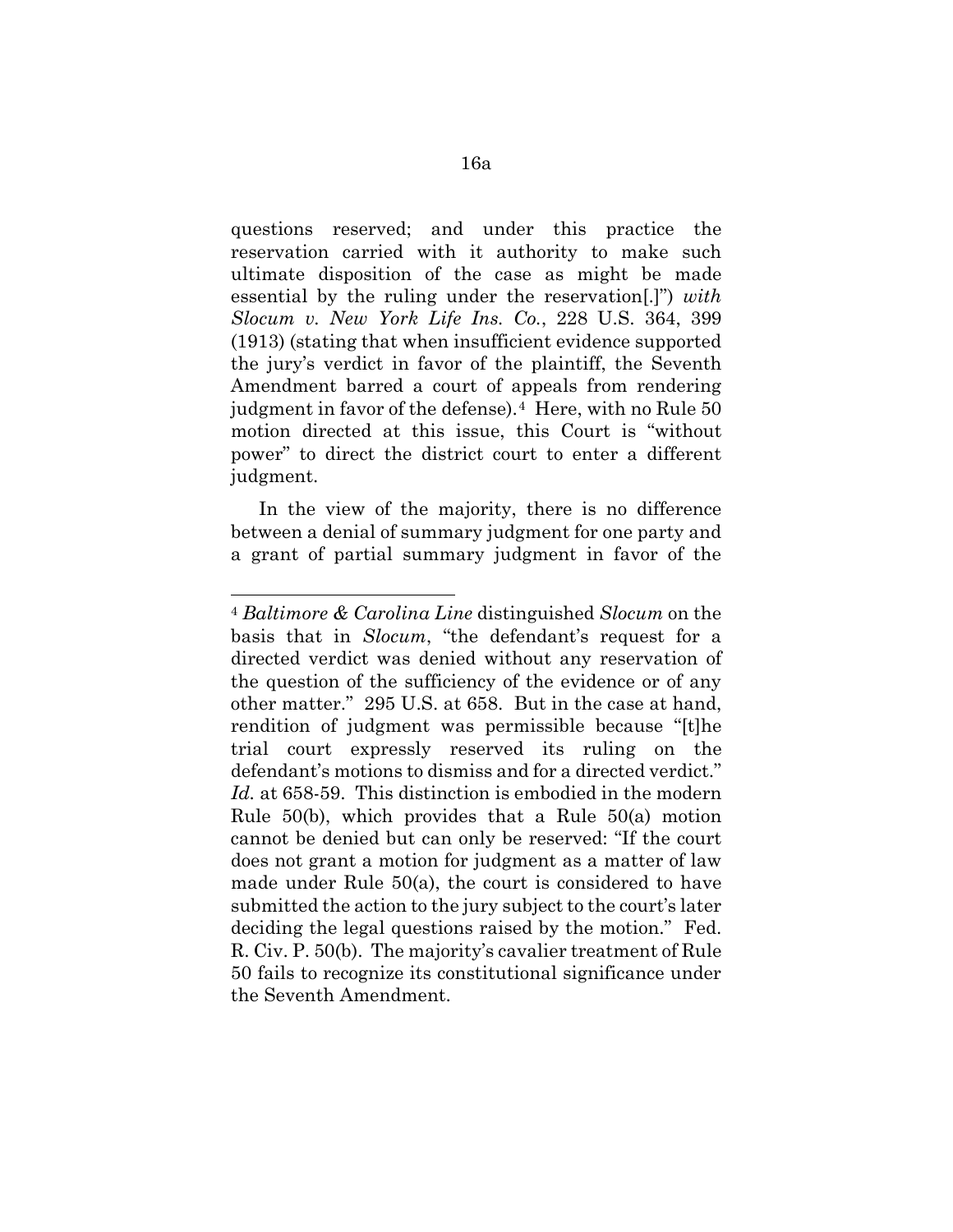other. Nonsense. When judgment is entered on an issue, the issue has been resolved. When judgment has not been entered, the issue remains live and unresolved. It does not matter what a judge says—off the record, on the record, or in an opinion—a claim or issue is not decided until the judge actually enters an order deciding it.

If the trial court had granted partial summary judgment in favor of the City on Kill-a-Byte's due process challenge, then under the "merger rule," the interlocutory order would have merged with the final judgment and could have been reviewed on appeal from that final judgment. *Pineda v. Ford Motor Co.*, 520 F.3d 237, 243 (3d Cir. 2008). But the Supreme Court makes clear in *Ortiz v. Jordan*, 562 U.S. 180 (2011), that these principles do not apply to denials of summary judgment, which do not merge into a final judgment and cannot be appealed after a jury trial.

The majority's approach makes the critically important question of error preservation turn on a lower court's reasoning, not on its judgment. If the district court had entered exactly the same order denying summary judgment but, in its opinion, had explained that there were genuine issues of material fact for trial, then preservation would have required Kill-a-Byte to file a Rule 50 motion. But like the Supreme Court, this Court "reviews judgments, not opinions." *Chevron U.S.A. Inc. v. NRDC, Inc.*, 467 U.S. 837, 842 (1984). An opinion rejecting Kill-a-Byte's arguments is no substitute for a judgment on those arguments.

Indeed, the majority's reasoning about "meaningless formality" would appear to apply equally to Rule 50(b). A party must present its arguments for judgment as a matter of law in a mid-trial motion under Rule 50(a). But preservation requires these arguments to be renewed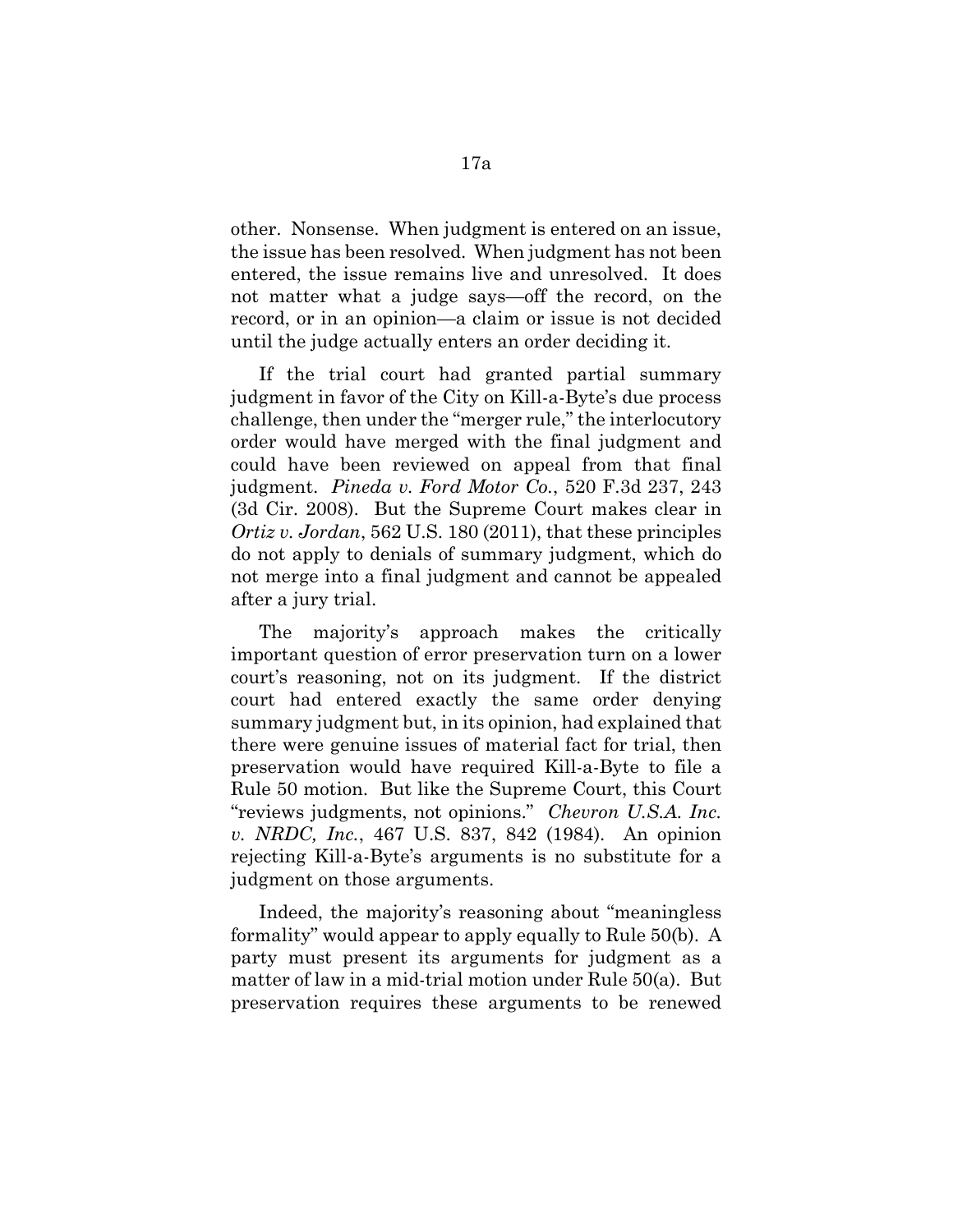post-trial in a Rule 50(b) motion. *E.g.*, *Unitherm Food Sys., Inc. v. Swift-Eckrich, Inc.*, 546 U.S. 394, 405 (2006) ("[T]he text and application of Rule 50(a) support our determination that respondent may not challenge the sufficiency of the evidence on appeal on the basis of the District Court's denial of its Rule 50(a) motion."). Under the majority's approach, however, because a party's arguments were fully presented to the district court in its Rule 50(a) motion, requiring renewal in a Rule 50(b) would be an "unjust" "meaningless formality."

Nor am I persuaded that the line drawn by the majority between "purely legal" issues and "fact-bound" issues is tenable. Here, for example, it seems impossible that the majority's due process analysis was uninfluenced by the extraordinary verdict in favor of the City and the City's clarification of its legal theories through the evidence presented at trial. Even if the ultimate conclusion is a question of law for the court, the facts to which the legal analysis is applied will be the facts of what happened at trial. These are thus precisely the circumstances addressed by *Ortiz v. Jordon*, where the Supreme Court held that after trial, legal issues should be evaluated based on "the trial record, not the pleadings nor the summary judgment record." 562 U.S. at 184 (quoting 15A C. Wright, A. Miller, & E. Cooper, Federal Practice & Procedure § 3914.10, p. 684 (2d ed.1992 and Supp. 2010)).

For these reasons, I conclude that Kill-a-Byte has not preserved its request for rendition of judgment in its favor based on its arguments that the imposition of liability violates the Due Process Clause. I would, therefore, affirm the judgment below and take no position on the merits of its arguments. I respectfully dissent.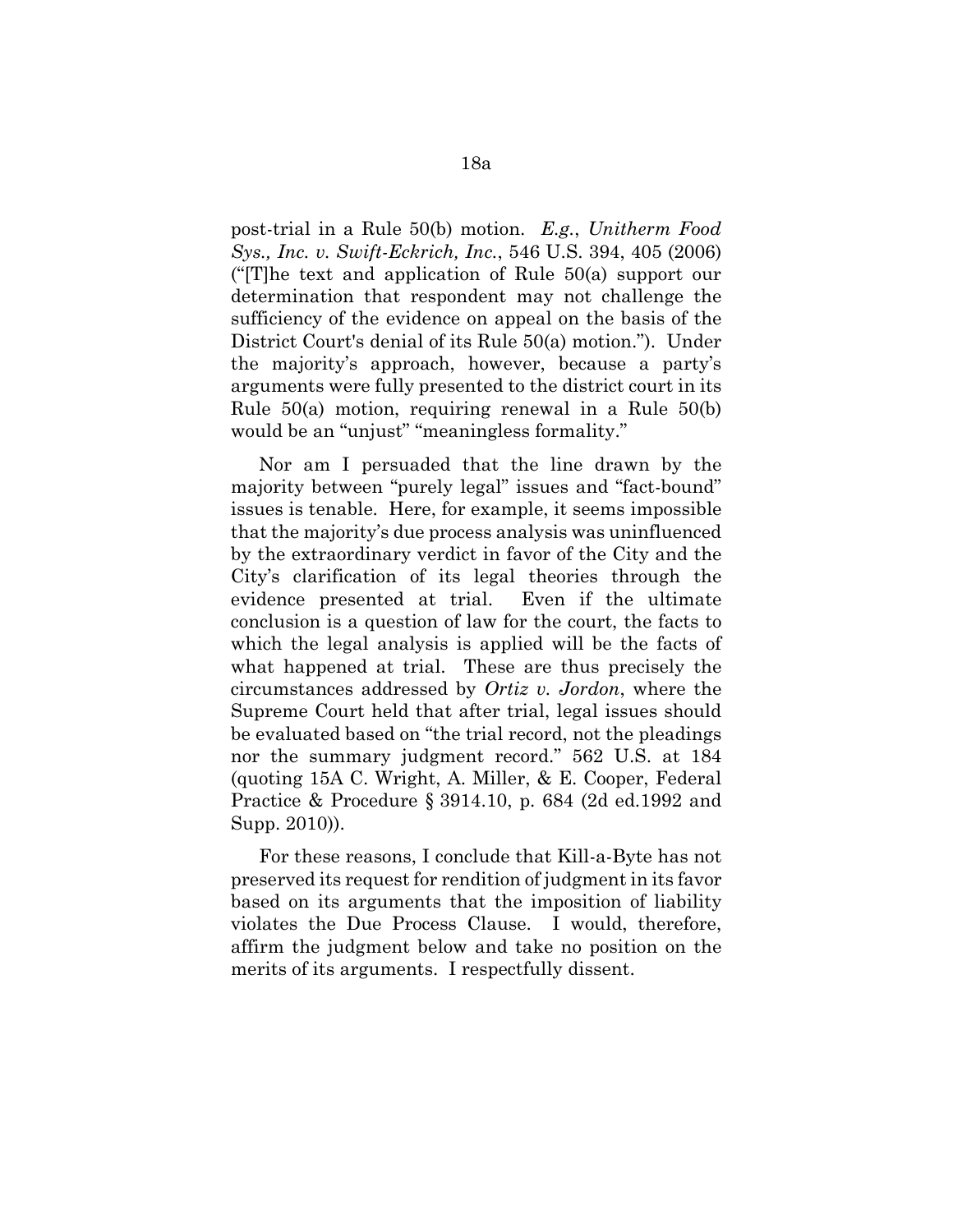#### **APPENDIX B**

## IN THE UNITED STATES DISTRICT COURT FOR THE WESTERN DISTRICT OF NEW TEJAS

#### Civil Action No. 16-cv-5412

### CITY OF NEW TRURO, NEW TEJAS, Plaintiff.

v.

KILL-A-BYTE SOFTWARE, INC., Defendant.

Filed: May 10, 2017

### **OPINION AND ORDER**

#### OSBORNE WHITWORTH, Judge.

This matter is before the Court on Defendant Kill-a-Byte Software, Inc.'s Motion for Summary Judgment Pursuant to the Due Process Clause. For the reasons detailed below, the Court denies the motion.

Plaintiff City of New Truro ("the City" or "New Truro") has sued Defendant Kill-a-Byte Software, Inc. ("Kill-a-Byte") alleging that Kill-a-Byte's distribution and operation of its "Lightyear" video game negatively affected the City's citizens and substantially interfered with public safety. The City seeks to compel Kill-a-Byte to "abate" this nuisance in the form of job training, educational opportunities, and additional public safety measures.

In other summary judgment motions, Kill-a-Byte challenged numerous other aspects of the City's claims,

19a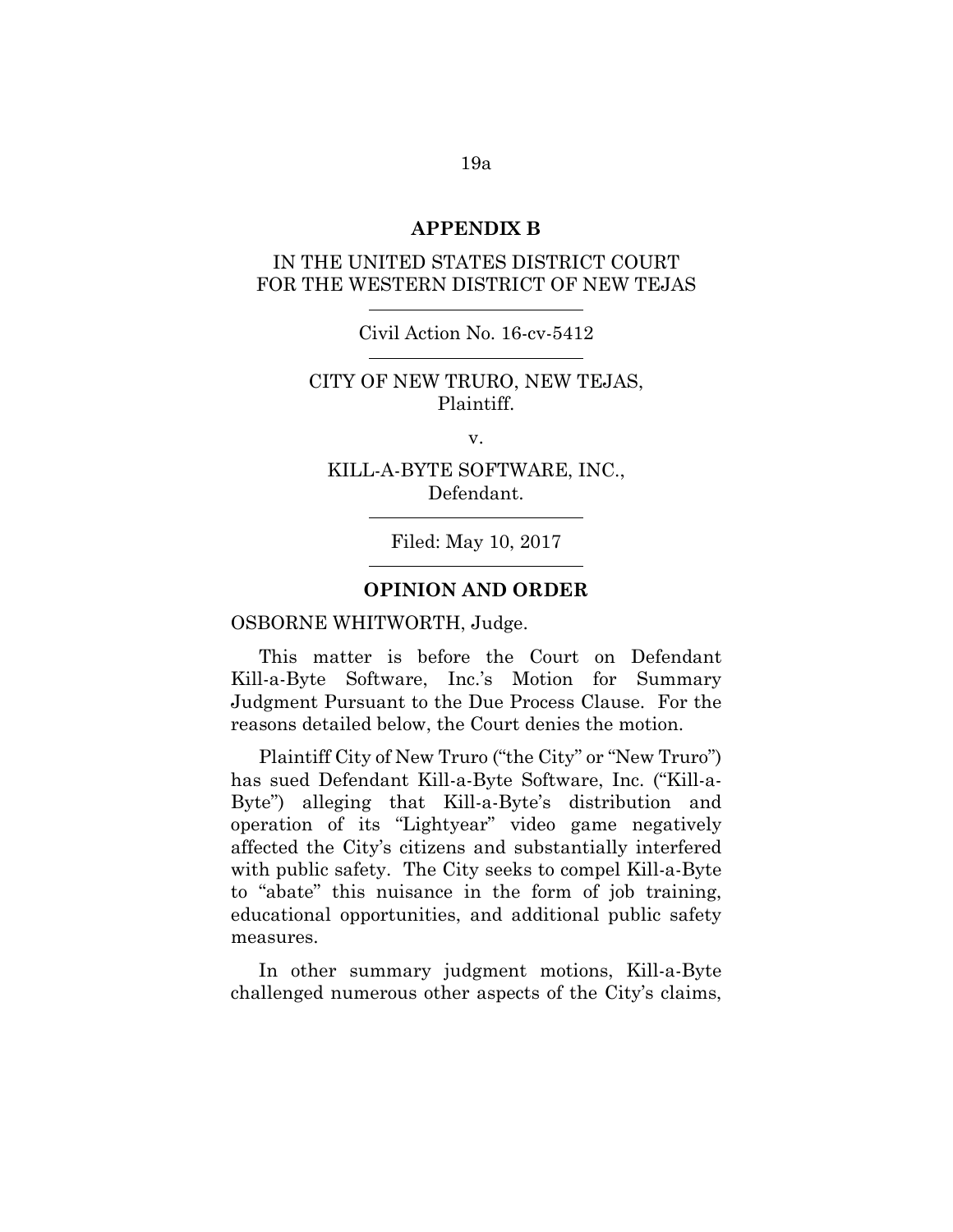including: (1) the City's statutory and constitutional standing; (2) whether the City's evidence of Kill-a-Byte's intent was sufficient to survive summary judgment; (3) whether the City provided sufficient evidence of causation to survive summary judgment; (4) whether the statute of limitations bars the City's claims (given that Kill-a-Byte ceased distribution of the video game in 2013); and (5) whether the recovery sought by the City constitutes "abatement" available under state law. In other orders, this Court rejected each of these arguments and denied summary judgment in favor of Kill-a-Byte.

In this Order, this Court considers the last of the summary judgment motions filed by Kill-a-Byte, which argues that even if the City's claims are viable as a matter of state law, this expansion of liability violates the Due Process Clause of the Fourteenth Amendment.

#### **Background**

For the purposes of this motion, this Court recites the facts in the light most favorable to the non-movant, the City of New Truro, New Tejas.

Defendant Kill-a-Byte Software, Inc. is one of the largest and most successful software companies in the country. Since its founding in 2000, Kill-a-Byte has developed, produced, and distributed a number of video games, many of which met with critical acclaim and commercial success.

By far, the most successful of Kill-a-Byte's games was "Lightyear," a massively multi-player online arena shooter simulation. During the decade of Lightyear's operation (from 2003 until 2013), there were numerous changes and upgrades (such as graphical improvements and adding new skins, weapons upgrades, and additional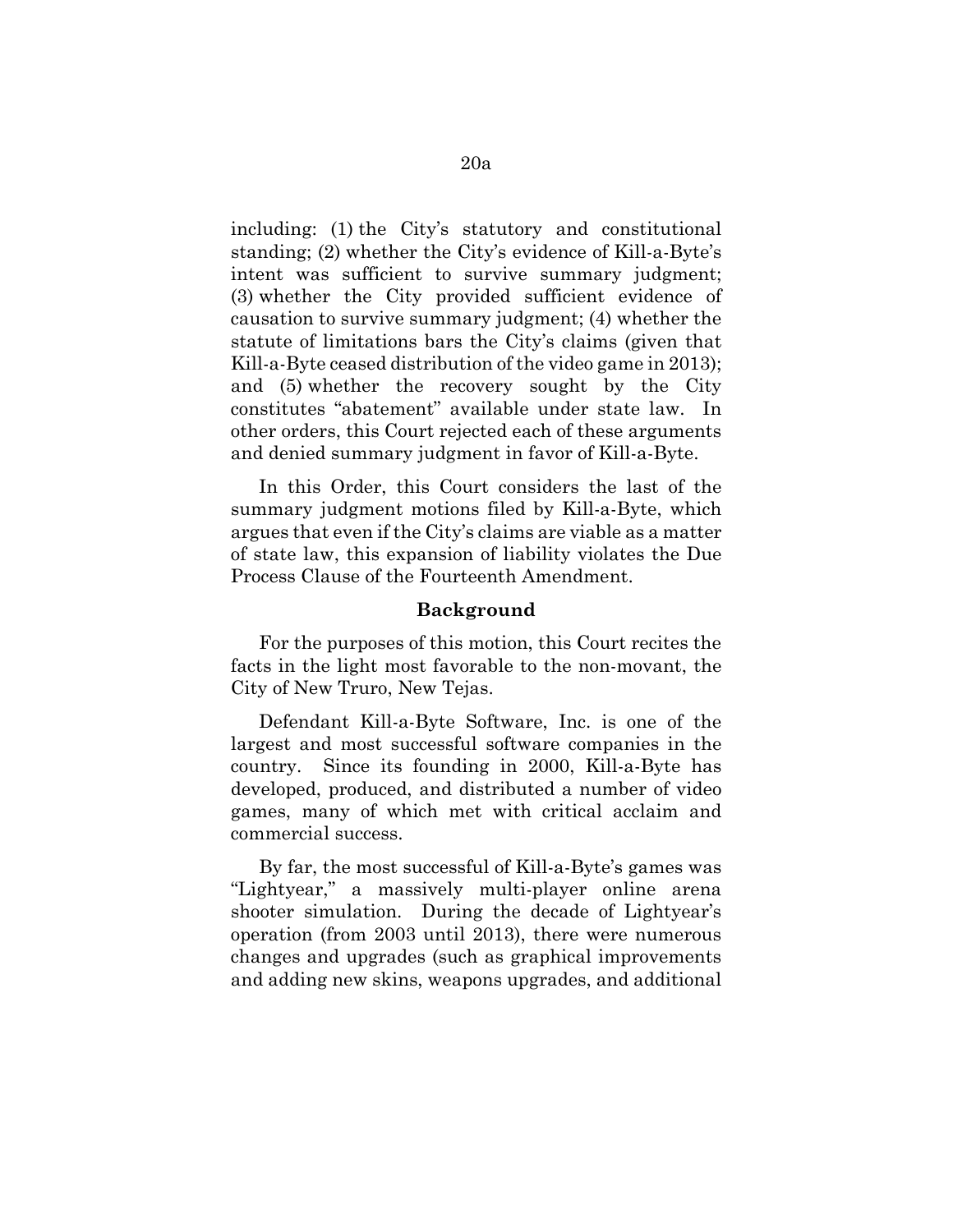world generation options) to the game, but the core gameplay remained essentially unchanged.

After creating a free account and installing the software (either on a computer or on a video game console), the game connects a player to the game's online servers, which group the player together with other players (initially limited to 25 players in a round but eventually rising up to 1,000 players). After selecting a species (such as human, cyborg, android, or one of several varieties of humanoid alien), equipment, and weapons, the players fight each other in a procedurally-generated alien world (with procedurally-generated flora and fauna, which might be either hostile or friendly) until only one player remains.

From the beginning, Lightyear's realistic physics engine, gore, and death scenes were popular with players and critics. No matter the weapon—a rock, a bow-andarrow, a pistol, a rifle, a laser sword, a plasma rifle, or a gravity gun—Lightyear modeled and displayed its effects (most often, quite gruesomely) on the target. If anything was unrealistic about the game, it would have been the excessive amounts of blood and gore.

The variety of possible deaths only increased in 2009, with the addition of "environmental deaths," allowing players to use generated features of the environment to kill their competitors through elaborate traps.

There are no alliances or teams among the players and no room for negotiation. The game embodies the ethos of "every man for himself." In the words of one of the City's experts, "In the end, there can only be one." These ideas are bolstered by in-game "taunts" that players can display to their victims.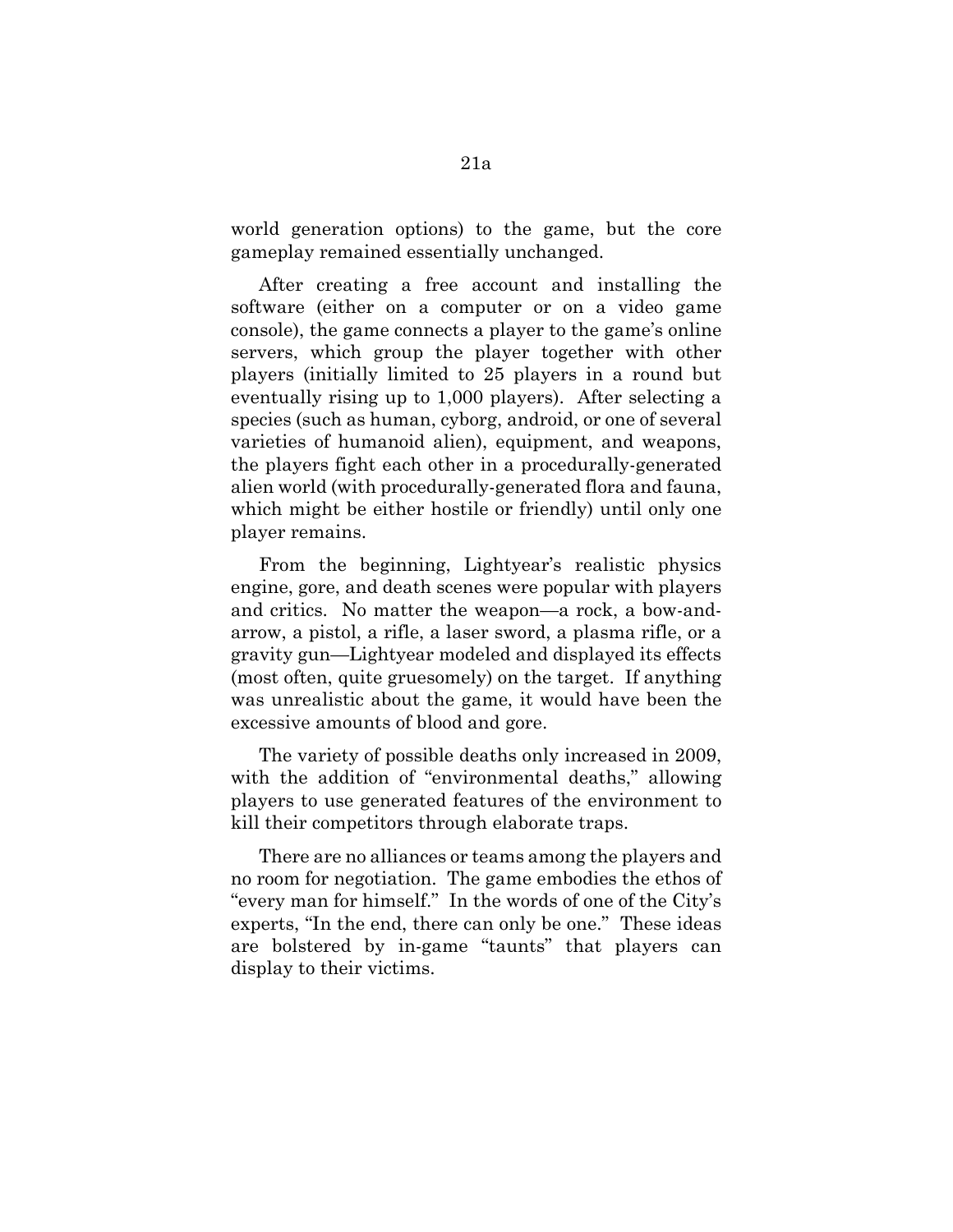With this gameplay model, the City's experts explain, a player's reflexes and hand-eye coordination become exceptionally important. According to these experts, competitive players (or players who seek to play at competitive levels) must develop the reflex to "shoot first."

Perhaps because of its "free to play" model, $<sup>1</sup>$  $<sup>1</sup>$  $<sup>1</sup>$  the game</sup> proved to be massively popular. By the time the game ended in 2013 with its grand finale, more than 300 million accounts had been created worldwide. Not all of the accounts turned into regular users, but many did.

According to the City's experts, a surprising number of New Truro youth (particularly young men) regularly played Lightyear for a surprising length of time. According to these experts, between 2010 and 2013, 50% of male residents of New Truro between the ages of 15 and 25 played the game for at least 10 hours every week. The most active 10% of these "regulars" played the game in excess of 35 hours each week. The City's experts refer to these players as "Lightyear addicts," although they acknowledge that the term should not be understood as a formal medical diagnosis.

<span id="page-24-0"></span><sup>1</sup> Kill-a-Byte was compensated through the sale of downloadable content—such as "cosmetic" features (which might change the appearance of a player or weapons), additional taunts, improved death animations—and of Lightyear-branded clothing and outof-game products; through sales of optional paid accounts that provide for improved matchmaking and preferable ranking; and through advertising revenue from Lightyear e-sports tournaments.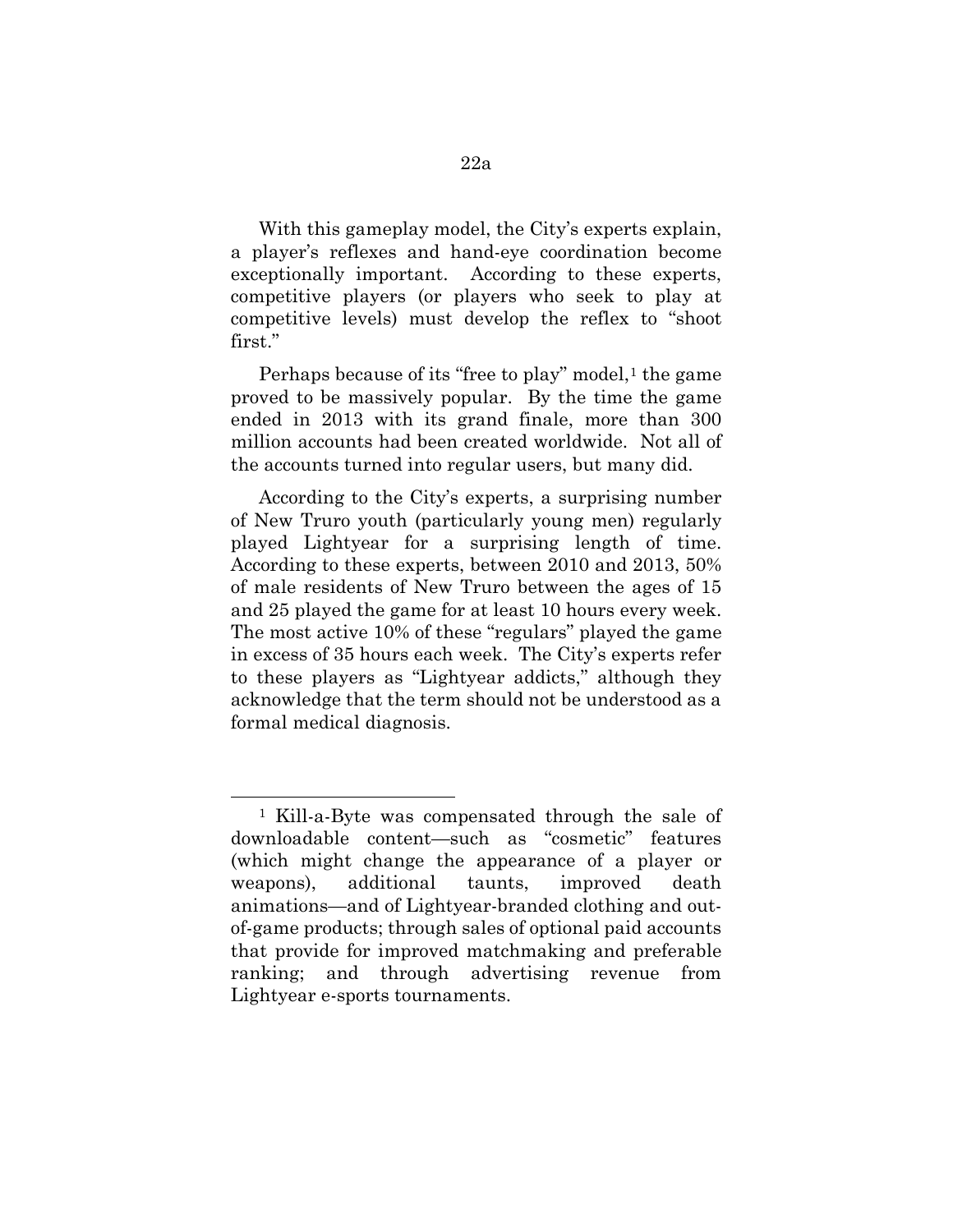Kill-a-Byte does not deny that it was fully aware of the amount of time players spent playing its game. Not only did its electronic databases track and record statistics for every player and account, but the information was actively monitored by Kill-a-Byte's employees. Internal documents indicate that the company's primary goal and the impetus for many of the changes made to Lightyear over the years—was to increase the amount of time (both in the aggregate and individually) players spent playing the game, a figure that almost directly correlated with Kill-a-Byte's revenue. The City's experts note that Kill-a-Byte never limited the amount of time that an individual could spend playing the game on a daily or weekly basis<sup>2</sup> and never questioned whether any players were spending excessive time playing the game, even after publication of accounts of college students failing classes because they spent too much time playing Lightyear.

Taking the facts in the light most favorable to the City, the amount of time that New Truro residents devoted to Lightyear has caused them (and thus the City) significant harm in multiple ways. The first, most obviously, is the opportunity cost. Time spent playing Lightyear is time that could have been spent attending school, doing homework, working at a job, learning a foreign language or a musical instrument, playing sports, or a variety of other productive activities.

The City has presented expert testimony (although controverted by expert testimony presented by Kill-a-Byte) that time spent playing Lightyear (past a minimum number of hours per week) correlates

<span id="page-25-0"></span><sup>2</sup> It is undisputed that such a limit would have been straightforward for Kill-a-Byte to implement.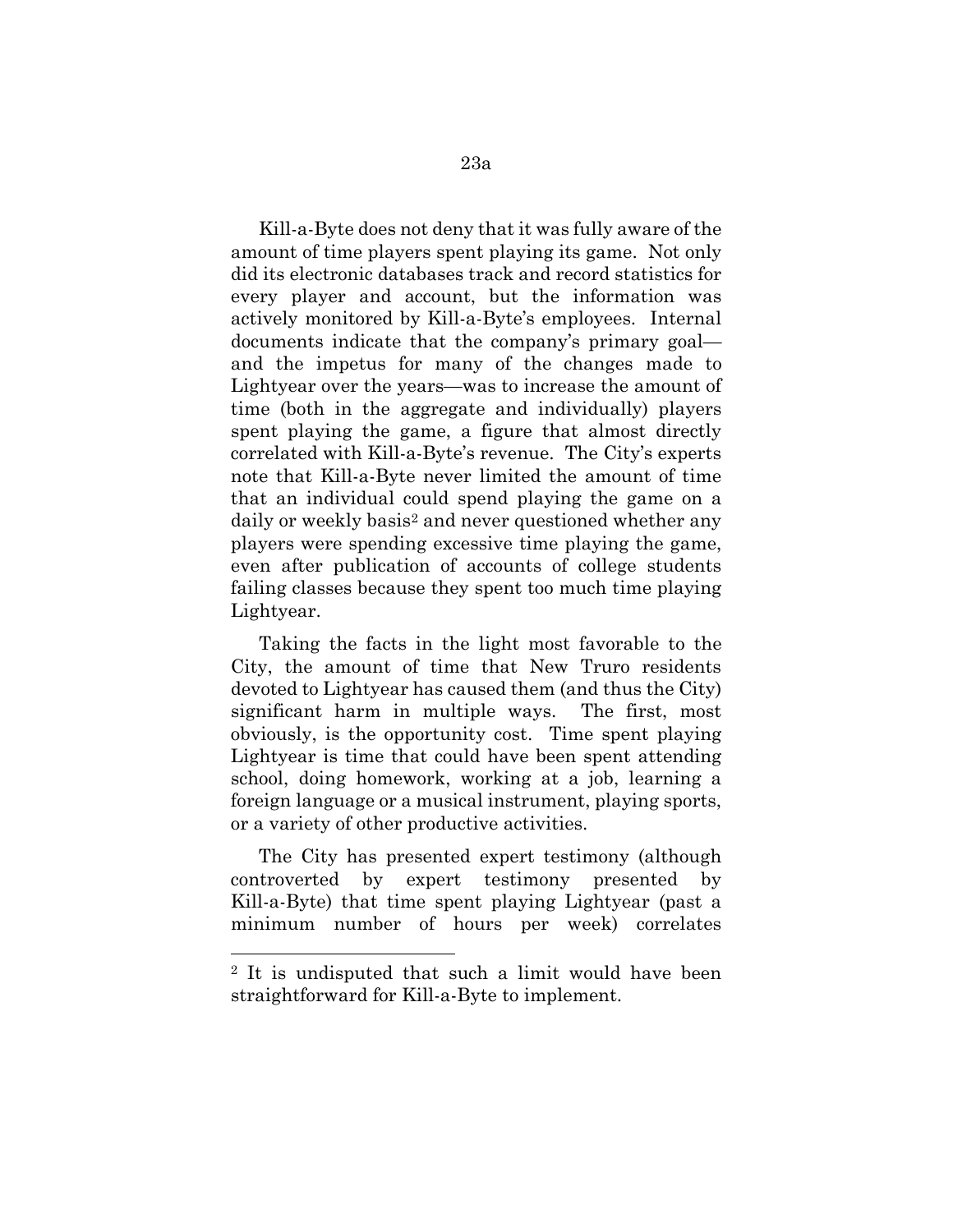negatively with educational achievement, employment, and earnings. Additional calculations then purport to find correlations between poor educational achievement, unemployment, and low earning potential and the likelihood that an individual will engage in criminal activity. Other experts offer opinions, based on their expertise in, for example, social science and video games, that time spent playing Lightyear caused these negative effects, which in turn caused the criminal behavior.

The City's experts also posit a more direct connection between Lightyear and violent criminality. According to neurologists testifying on behalf of the City, exposure to (and, indeed, participation in) violence through video games can affect developing minds, desensitizing them to violence and making them more likely to engage in this behavior in real life.[3](#page-26-0) One expert estimated that the typical Lightyear player will have observed thousands (perhaps even tens of thousands) of realistic deaths: "It would be naive to think that players are unaffected by this exposure."

Other opinions identify the specific gameplay of Lightyear as particularly likely to encourage real-world violence: "The game rewards reflexes that respond, unthinkingly and as quickly as possible, with violence. Shooting and killing in the blink of an eye is the only way to 'win.'" Players take these reflexes, the City's experts contend, out of the game and into their real lives, where

<span id="page-26-0"></span><sup>3</sup> One expert cites to numerous articles on the matter from various news sources, including an APA stance on the issue from 2015, noting that aggression increases in teenagers when they play violent video games. See [https://www.apa.org/about/policy/violent-video-games.](https://www.apa.org/about/policy/violent-video-games)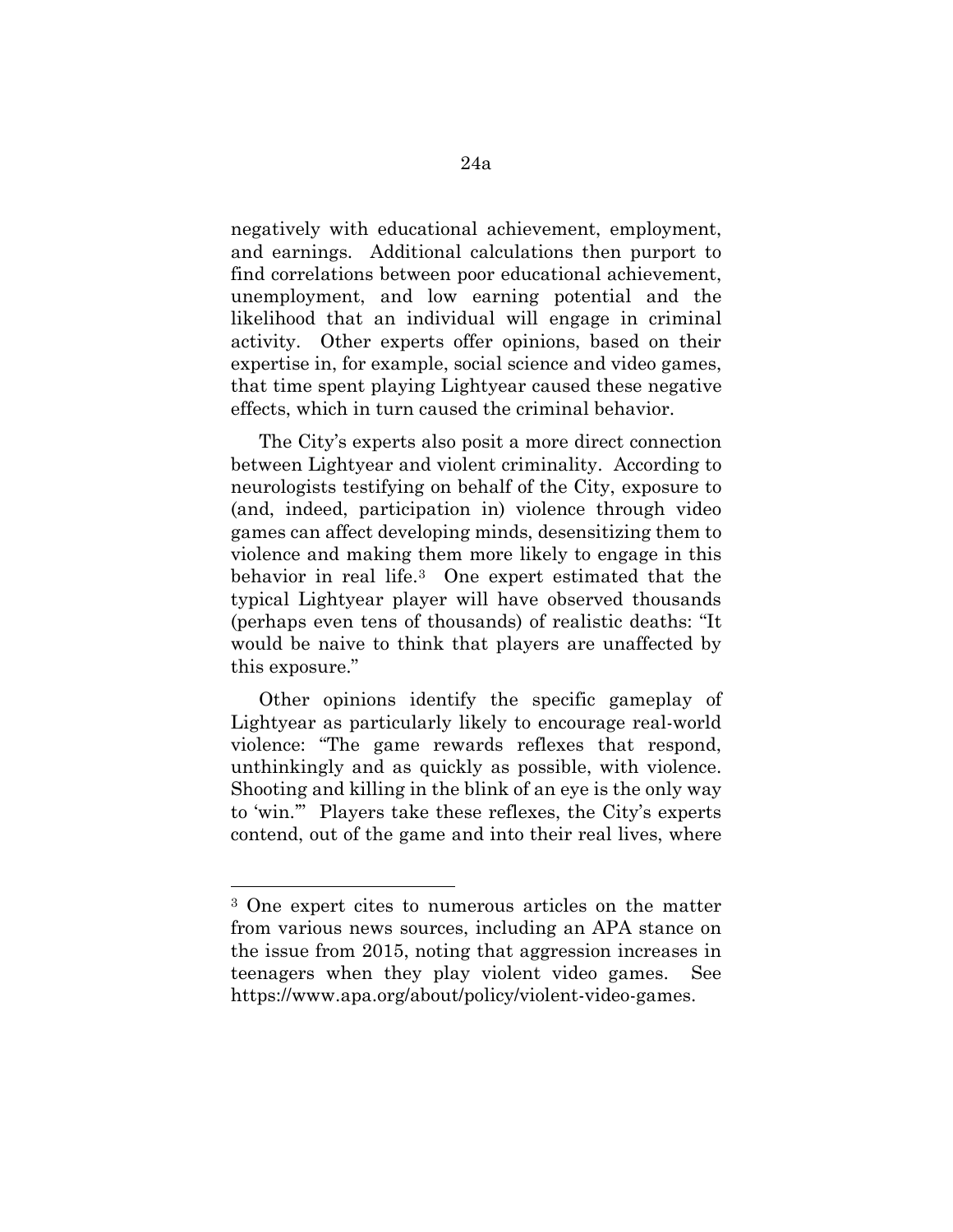they often rely on violence in their interactions with others.

There is no question that the City of New Truro suffers from an unusually high crime rate. The rate of 2,200 violent crimes per 100,000 residents is nearly six times the national average of 381 incidents per 100,000 people. The property crime rate—4,403 property crimes per 1000,000 residents—is similarly above average. The City also suffers from massive unemployment (15%) and high poverty rates (45.3%).

In 2016, the City sued Kill-a-Byte for absolute public nuisance, alleging that in distributing Lightyear, Kill-a-Byte intentionally created conditions that were a substantial factor in a substantial interference with a right to public safety[.4](#page-27-0) The City seeks money from Killa-Byte to "abate" the public nuisance by funding job training programs, centers to assist with "video game addiction," increased police presence, security cameras in downtown, and other public safety measures.[5](#page-27-1) The City's

<span id="page-27-0"></span><sup>4</sup> The City does not allege (or intend to prove) that Kill-a-Byte intentionally caused the high crime rate but alleges that Kill-a-Byte intended to (and knew that it would) cause its residents to spend large amounts of time playing Lightyear, the conditions that substantially interfered with public safety.

<span id="page-27-1"></span><sup>5</sup> This lawsuit was filed more than two years after Kill-a-Byte ceased distribution of Lightyear, but as this Court explained in its order denying Kill-a-Byte's Motion for Summary Judgment Regarding Statute of Limitations, no statute of limitations applies to claims seeking the equitable relief of abating an existing public nuisance.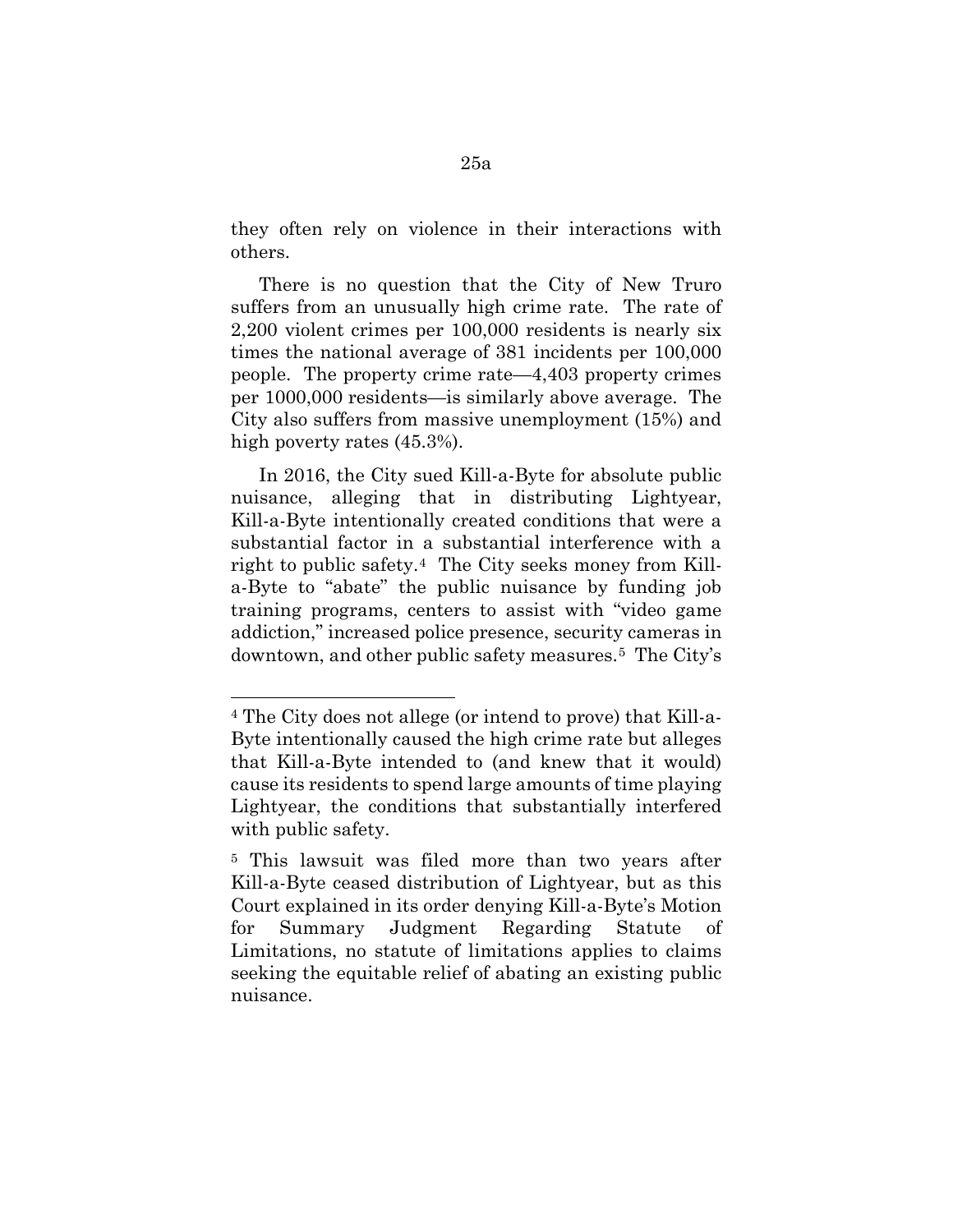experts estimate that the total cost of these measures would exceed \$600 million.

There is a dearth of New Tejas authority regarding the public nuisance cause of action, so this Court has looked to the Restatement (Second) of Torts, as the New Tejas Supreme Court has directed.

### **Analysis**

In this motion, Kill-a-Byte contends that the City's claims against it, even if viable as a matter of state law, would violate the Due Process Clause of the Fourteenth Amendment. Kill-a-Byte emphasizes the following aspects of the City's claims:

(1) The City does not contend that Kill-a-Byte distributed an unlawful product or did so in an unlawful manner.

(2) The City contends that it is not required to prove that Kill-a-Byte intended (or knew) that an injury to public safety would occur as a result of its distribution of Lightyear.

(3) The City contends that it is not required to prove that Lightyear was a but-for cause of the City's increased crime rate and intends to hold Kill-a-Byte liable if Lightyear was a "substantial factor" in the injury to public safety.

(4) The City contends that it can recover "abatement" costs in the amount of any money necessary to abate the public nuisance of reducing the crime rate to the national average, rather than "abatement" in the form of requiring Kill-a-Byte to cease distribution of Lightyear (which Kill-a-Byte has already done).

(5) The City contends that if Lightyear was a "substantial factor" in the interference with a right to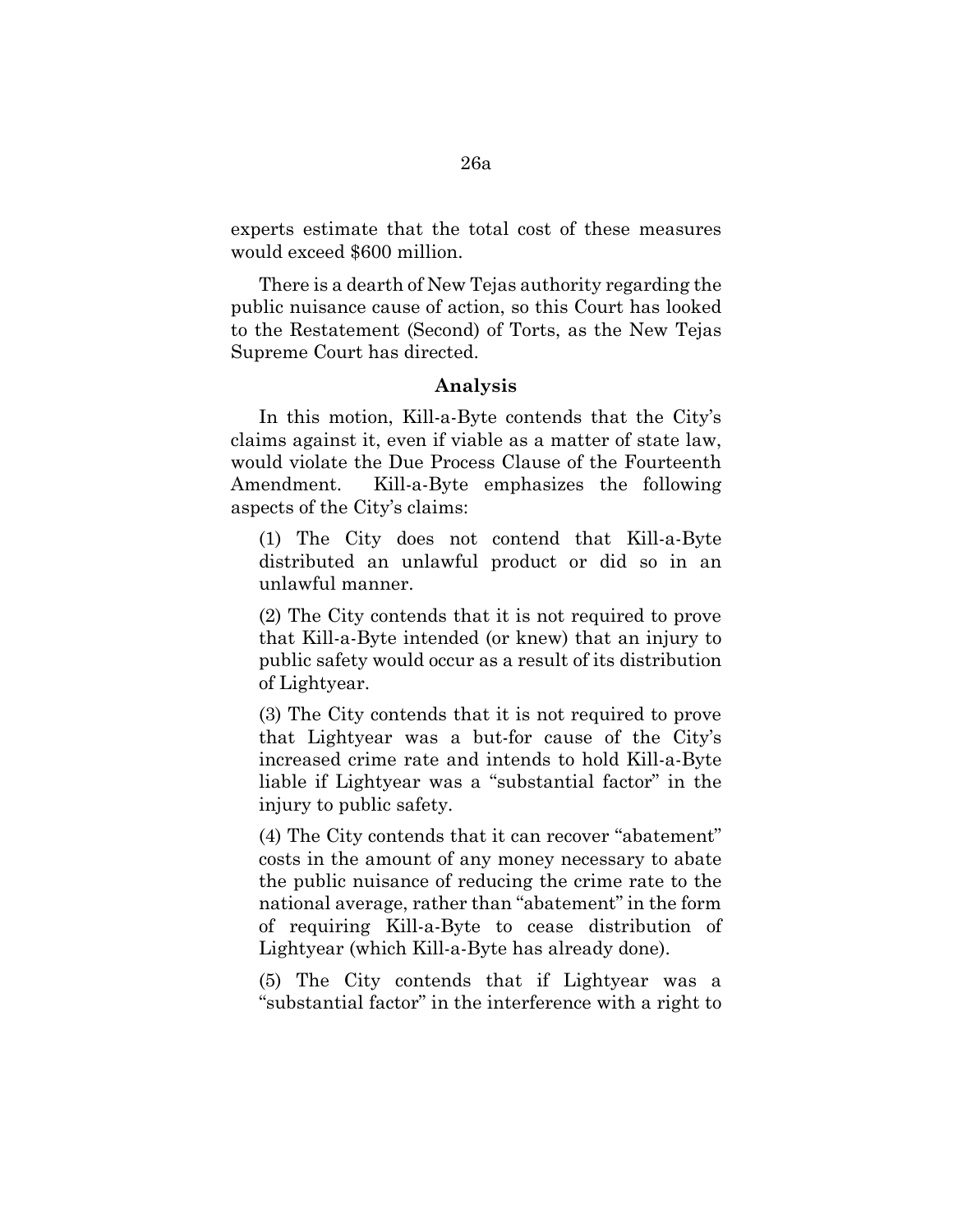public safety, then it can recover the full amount of abatement from Kill-a-Byte, regardless of any other causes or responsible individuals or entities.

Kill-a-Byte contends that even if the City were correct as a matter of state law, the Due Process Clause of the Fourteenth Amendment prevents state law from imposing liability on such a theory.

This case thus requires this Court to consider the outer bounds of state tort liability permitted by due process.

Finding little caselaw in this area, I follow the analysis of the Seventh Circuit in *Gibson v. Am. Cyanamid Co.*, 760 F.3d 600, 621 (7th Cir. 2014), which holds that "economic legislation does not violate substantive due process unless the law is arbitrary and irrational." *Id.* "The question is not whether a law is wise or not; we test only whether the law is arbitrary or irrational." *Id.* A law need only survive rational-basis review "even though the effect of the legislation is to impose a new duty or liability based on past acts." *Concrete Pipe and Prods. of Cal., Inc. v. Construction Laborers Pension Trust for S. Cal.*, 508 U.S. 602, 637 (1993).

Kill-a-Byte relies on the standard articulated by a Supreme Court plurality, arguing that the City's theory of liability is unconstitutional because it "imposes severe retroactive liability on a limited class of parties that could not have anticipated the liability, and the extent of that liability is substantially disproportionate to the parties' experience." *Eastern Enterprises v. Apfel*, 524 U.S. 498, 528–29 (1998) (plurality op.). But five justices—Justice Kennedy in his concurrence in the judgment and the four dissenters (Justices Stevens, Souter, Ginsburg, and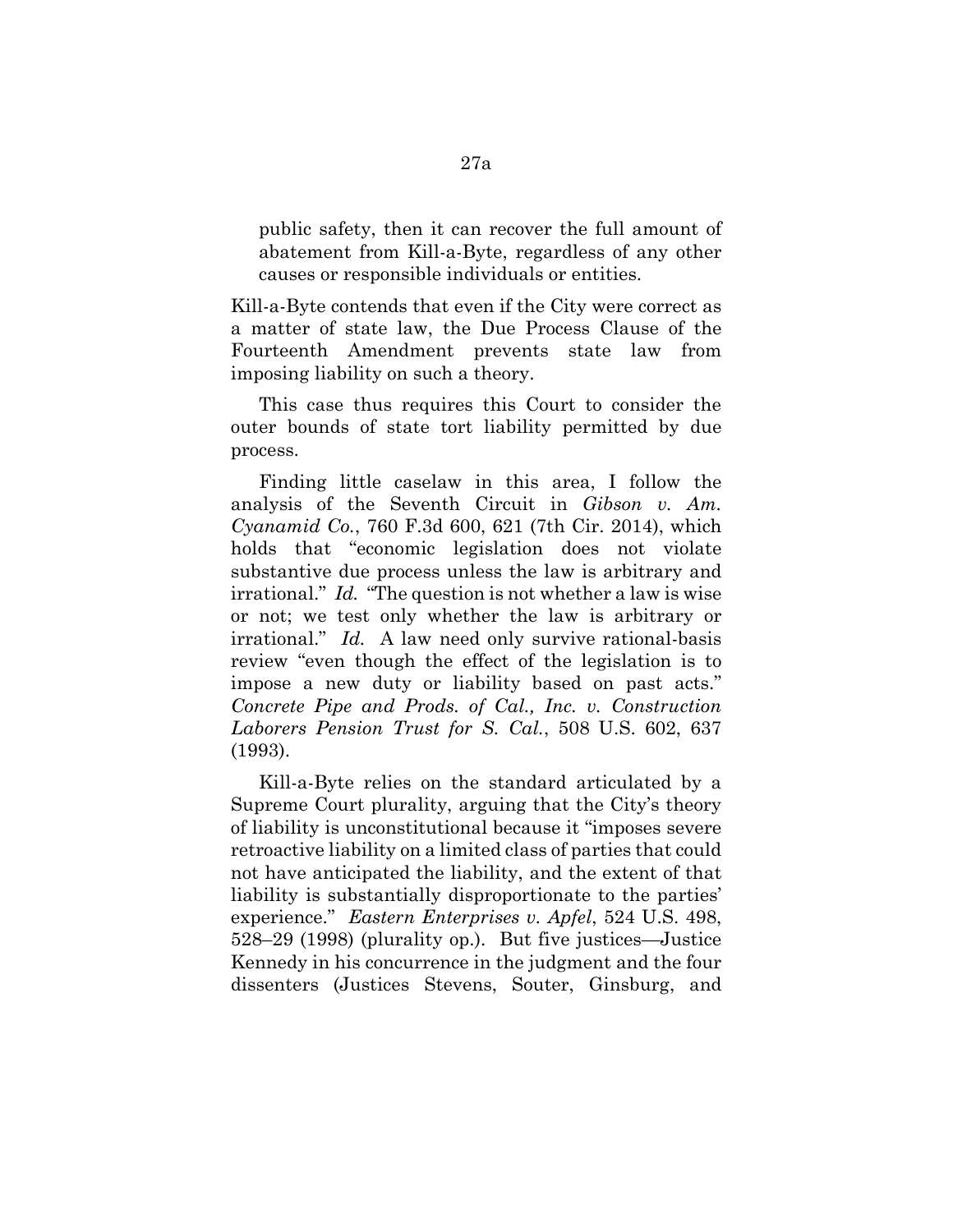Breyer)—"agreed that regulatory actions requiring the payment of money are not takings." *Commonwealth Edison Co. v. United States*, 271 F.3d 1327, 1339 (Fed. Cir. 2001). Because the state tort liability "does not operate upon or alter an identified property interest, and it is not applicable to or measured by a property interest," it cannot constitute a "taking." *Eastern Enterprises*, 524 U.S. at 540 (Kennedy, J., concurring in the judgment and dissenting in part).[6](#page-30-0)

I therefore review the theory of common-law liability only to determine whether it is "arbitrary and irrational," keeping in mind that "even more deference is owed to *judicial* common-law developments" than is owed to state legislation. *Gibson*, 760 F.3d at 622.

Assuming that the City's theory of liability is consistent with state law, it survives rational-basis review. Although the City's claims may, perhaps, be an aggressive use of public nuisance law, its liability theories are a natural outgrowth of existing precedent and not so irrational as to violate due process.

The definition of a public nuisance is straightforward: "A public nuisance is an unreasonable interference with a right common to the general public." Restatement (Second) of Torts § 821B. "The defendant is held liable for a public nuisance if his interference with the public right was intentional[.]" Restatement (Second) of Torts § 821B.

<span id="page-30-0"></span><sup>6</sup> Kill-a-Byte also contends that the state tort liability violates the Ex Post Facto Clause but acknowledges that this argument is foreclosed by current precedent. *Eastern Enterprises*, 524 U.S. at 538-39 (Thomas, J., concurring).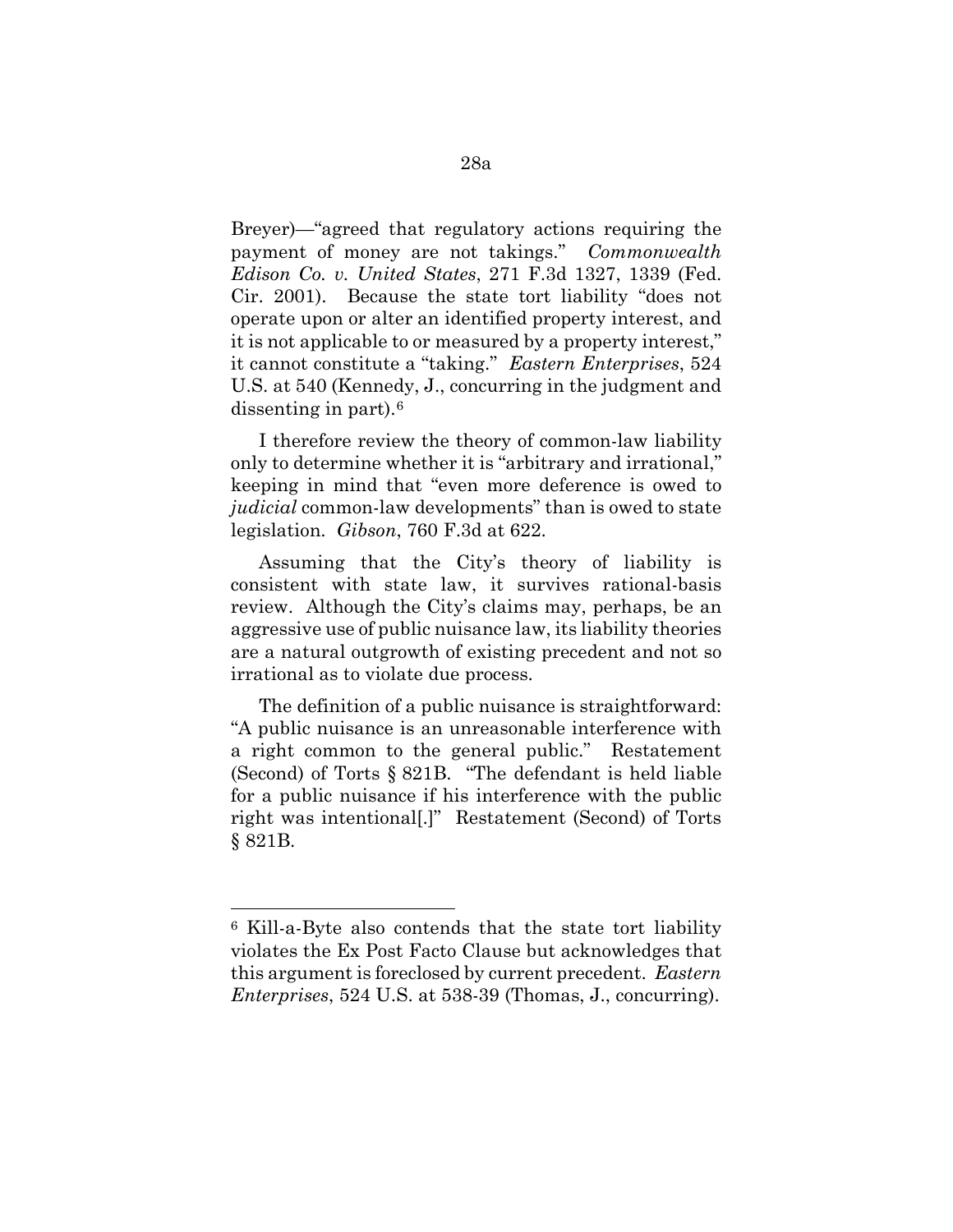It is true, as Kill-a-Byte notes, that public nuisance has historically and ordinarily involved real property. But the trends of the past do not limit the cause of action in the modern era: "Unlike a private nuisance, a public nuisance does not necessarily involve interference with use and enjoyment of land." Restatement (Second) of Torts § 821B, cmt. h; *see also Cincinnati v. Beretta U.S.A. Corp.*, 768 N.E.2d 1136, 1142 (Ohio 2002) ("Although we have often applied public nuisance law to actions connected to real property or to statutory or regulatory violations involving public health or safety, we have never held that public nuisance law is strictly limited to these types of actions.").

Nor is the application of public nuisance law to products, such as Lightyear, unprecedented. As the Ohio Supreme Court explained, "[U]nder the Restatement's broad definition, a public-nuisance action can be maintained for injuries caused by a product if the facts establish that the design, manufacturing, marketing, or sale of the product unreasonably interferes with a right common to the general public." *Beretta*, 768 N.E. 2d at 1142. Public nuisance actions have been brought against entities such as gun manufacturers and sellers of lead paint.

Precedent also supports recovery for public nuisance even though the defendant did not know (or intend) that its acts interfere with the public health or safety: "Intentional, in this context, means not that a wrong or the existence of a nuisance was intended but that the creator of it intended to bring about the conditions which are in fact found to be a nuisance." *Angerman v. Burick*, 2003 WL 1524505 (Ohio App. 2003). Liability is, in this sense, strict: "Where the harm and resulting damage are the necessary consequences of just what the defendant is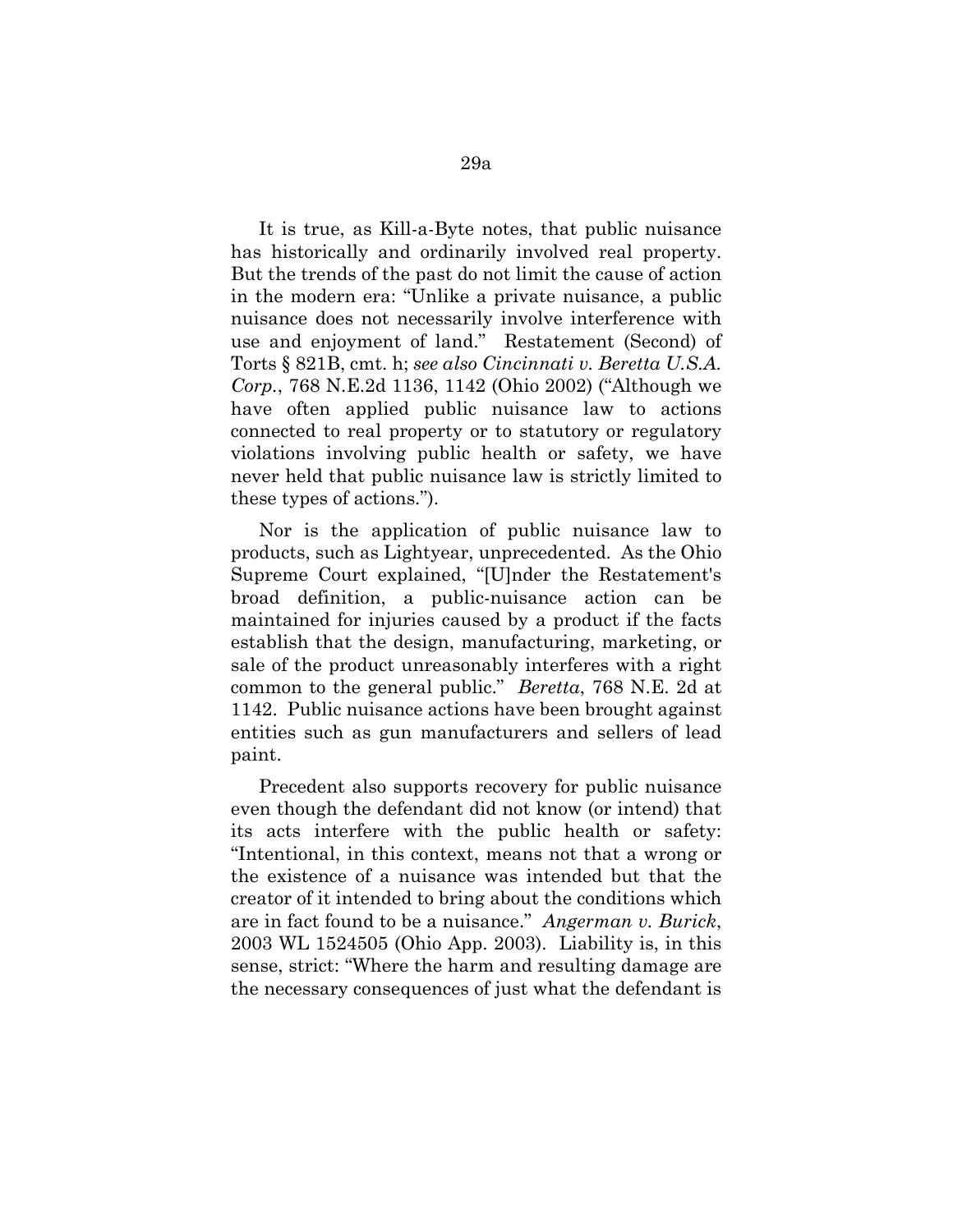doing, or is incident to the activity itself or the manner in which it is conducted, the law of negligence has no application and the rule of absolute liability applies." *Taylor v. City of Cincinnati*, 55 N.E.2d 724, 727 (Ohio 1944). Here, Kill-a-Byte cannot seriously deny that it intended for its game to be successful, popular, and regularly played, and if the jury credits the City's evidence that the necessary consequences of the game's popularity were the injuries to public health and safety in the City, then the City can recover.

Nor is Kill-a-Byte correct that the abatement requested by the City is "radical" and "unprecedented." California courts have rejected the suggestion that the availability of an abatement remedy depends on whether the defendant is "in a position to abate the nuisance": "Liability for nuisance does not hinge on whether the defendant owns, possesses or controls the property, nor on whether he is in a position to abate the nuisance; the critical question is whether the defendant created or assisted in the creation of the nuisance." *County of Santa Clara v. Atl. Richfield Co.*, 40 Cal. Rptr. 3d 313, 325 (Cal. App. 2006). It is similarly irrelevant whether the costs of abating the nuisance are "reasonable." *People v. ConAgra Grocery Products Co.*, 227 Cal. Rptr. 3d 499, 550 (Cal. App. 2017).

Kill-a-Byte also complains that due process would be offended by the "substantial factor" test for causation and by the failure to allocate responsibility for the City's injuries to other actors. Neither challenge is material. First, "substantial factor" causation is reflected in the Restatement: One actor's conduct "is a legal cause of harm to another if (a) his conduct is a substantial factor in bringing about the harm[.]" Restatement (Second) of Torts § 431; *see also id.*, cmt. b (if the actor's conduct "had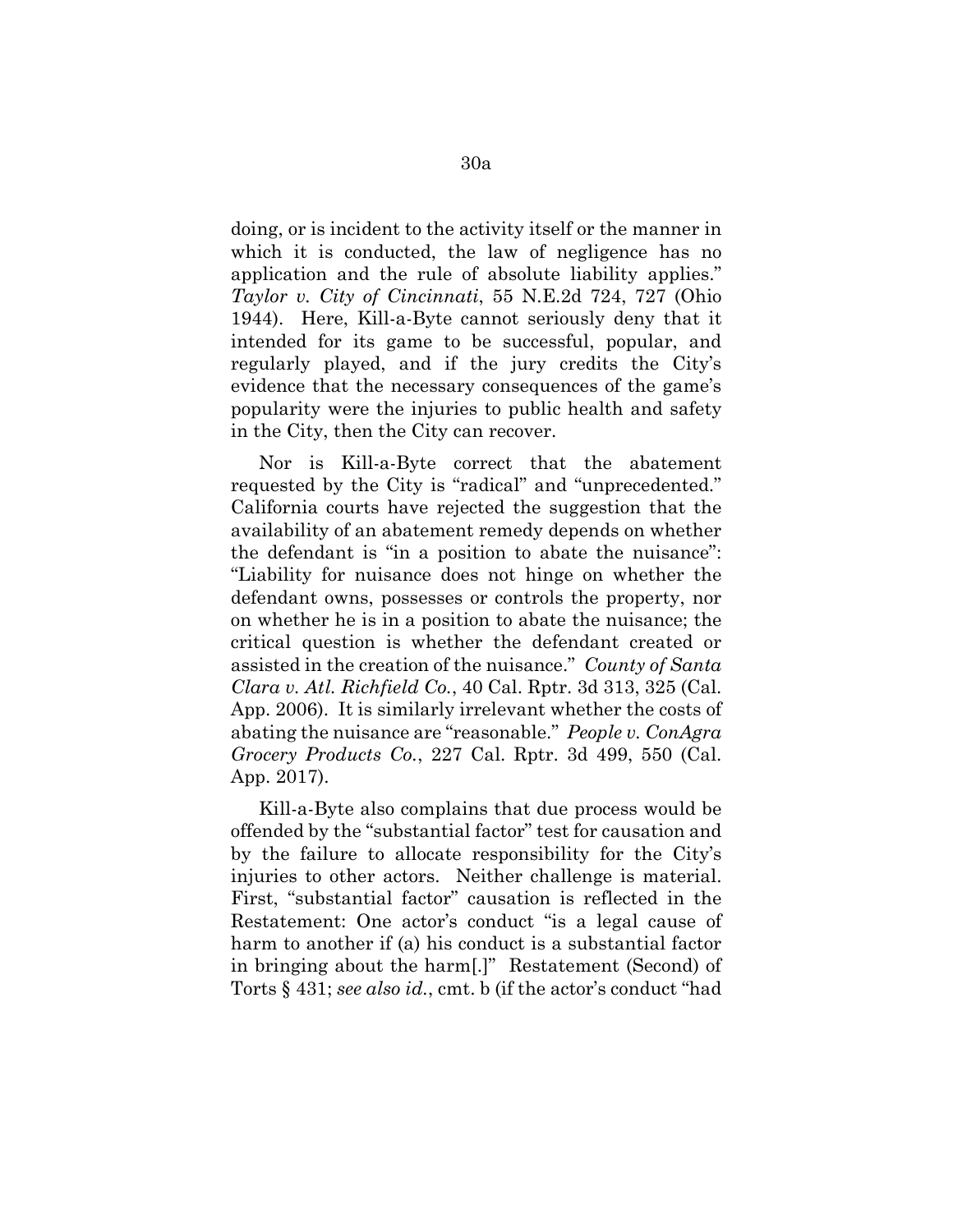any effect in producing" the harm but there were other causes in addition, then the actor is liable if the actors' conduct "ha[d] a substantial as distinguished from a merely negligible effect in bringing about the plaintiff's harm").

Second, Kill-a-Byte identifies nothing in Due Process Clause jurisprudence that precludes a state from adopting innovative schemes of causation and responsibility. *See Gibson v. Am. Cyanamid Co.*, 760 F.3d 600, 624 (7th Cir. 2014) (noting "common-law developments in tort schemes where causation-in-fact is not required for recovery and liability is instead premised in some way on the defendants' contribution to the risk of injury").

Finally, Kill-a-Byte's reliance on punitive damages jurisprudence, such as *State Farm Mut. Auto. Ins. Co. v. Campbell*, 538 U.S. 408 (2003), is misplaced. These cases concern constitutional limits on the award of punitive damages. The Supreme Court took pains to distinguish between compensatory damages—which "are intended to redress the concrete loss that the plaintiff has suffered by reason of the defendant's wrongful conduct"—and punitive damages—which "are aimed at deterrence and retribution." *Id.* at 416. Here, the City seeks "abatement" rather than "damages," and more importantly, the remedy it seeks is focused on redressing the concrete loss the City alleges that it has suffered by reason of Kill-a-Byte's conduct. *State Farm*'s limitations on punitive damages are inapplicable.

At the end of the day, the City contends that Kill-a-Byte's actions have caused it injury and, through its public nuisance claim, seeks to recover redress for its injuries from Kill-a-Byte. This claim is the essence of tort law and is the opposite of arbitrary or irrational. The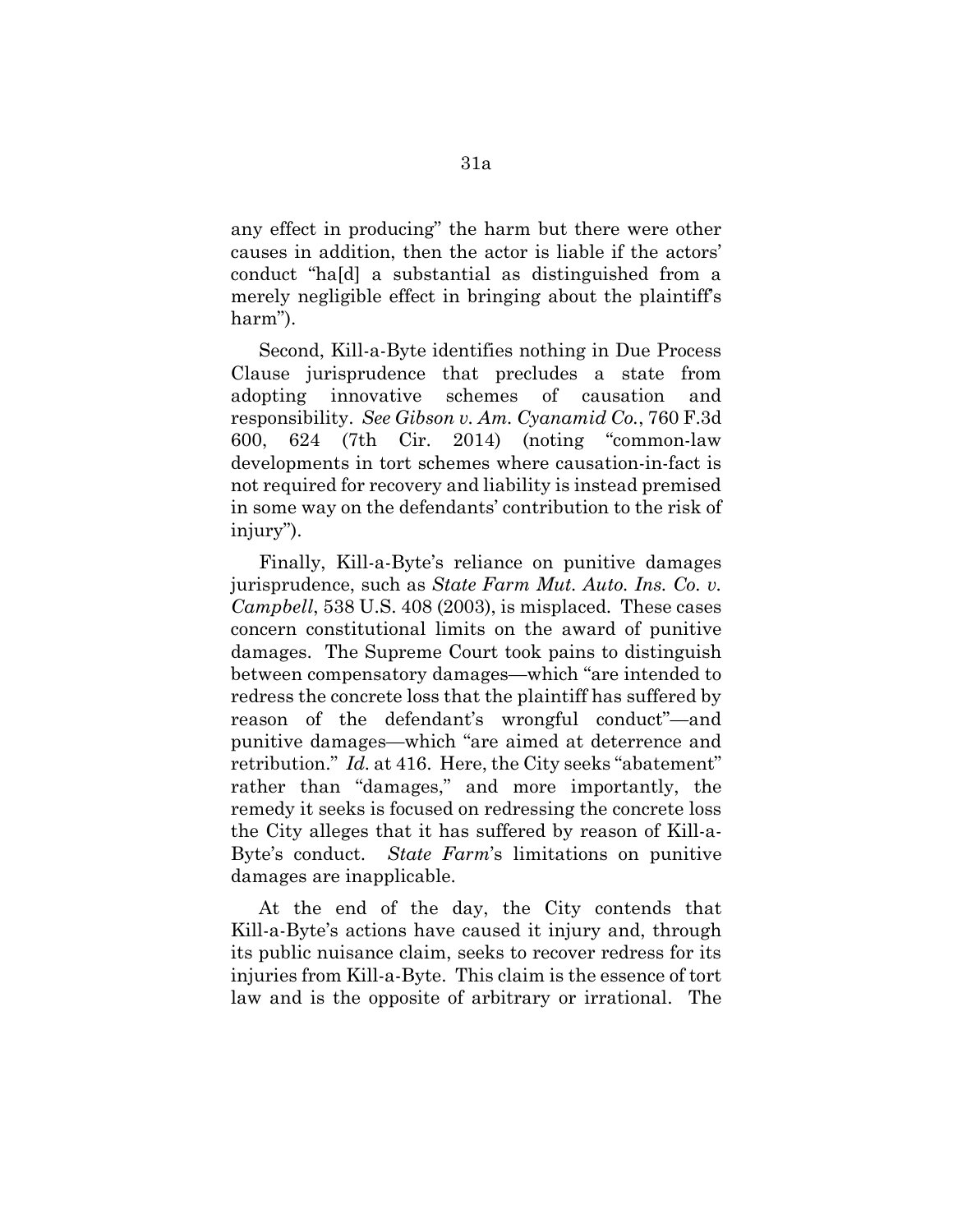nuances of the City's claim—the precise burden of proof that the City carries on issues such as intent, causation, or apportionment—are questions of state law that do not rise to the level of constitutional significance.

If the City's evidence is credited by the jury (and if I am correct that the City's liability theory is consistent with state law), then the Due Process Clause does not bar the City's recovery.

### **Conclusion**

For the foregoing reasons, Kill-a-Byte's motion for summary judgment is DENIED.

DATED this 10th day of May 2017.

BY THE COURT:

/s/ Osborne Whitworth Osborne Whitworth United States District Judge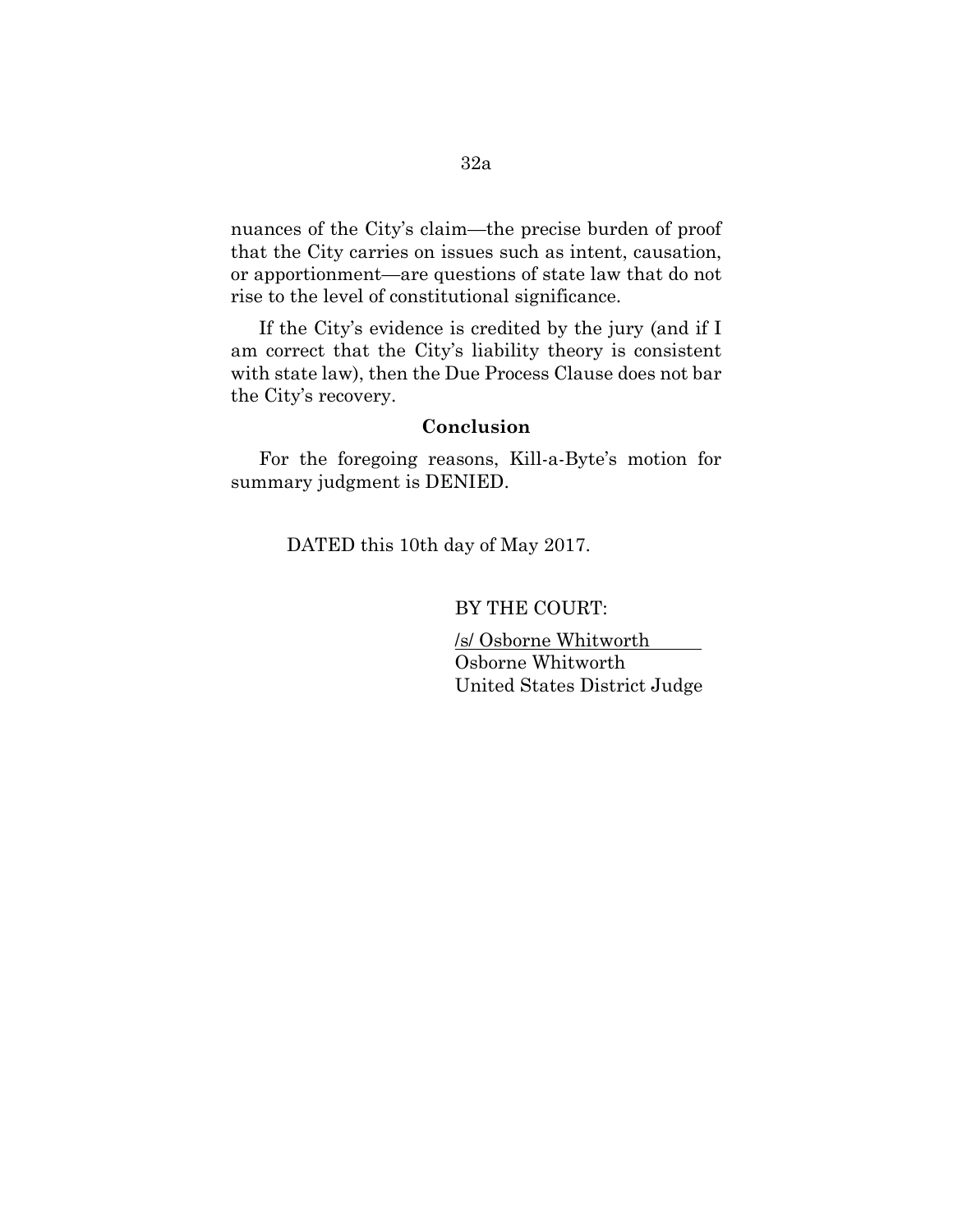### IN THE UNITED STATES DISTRICT COURT FOR THE WESTERN DISTRICT OF NEW TEJAS

### Civil Action No. 16-cv-5412

### CITY OF NEW TRURO, NEW TEJAS, Plaintiff.

v.

### KILL-A-BYTE SOFTWARE, INC., Defendant.

Filed: March 2, 2019

### **FINAL JUDGMENT**

#### OSBORNE WHITWORTH, Judge.

This Court presided over a jury trial, which following the conclusion thereof, the jury rendered a verdict. This Court then conducted a bench trial on the issue of damages. This Court now enters judgment on the jury's verdict and, having considered the parties' briefing, evidence, and argument before this Court, enters judgment on the damages issue for the reasons stated by this Court at the conclusion of the bench trial. This Court, therefore, enters judgment as follows:

- 1. Kill-a-Byte is liable for the City's claim of public nuisance.
- 2. The Court finds that the cost of abatement of the public nuisance equals \$613.2 million and orders that Kill-a-Byte shall pay the judgment of \$613.2 million in abatement costs to the City.

33a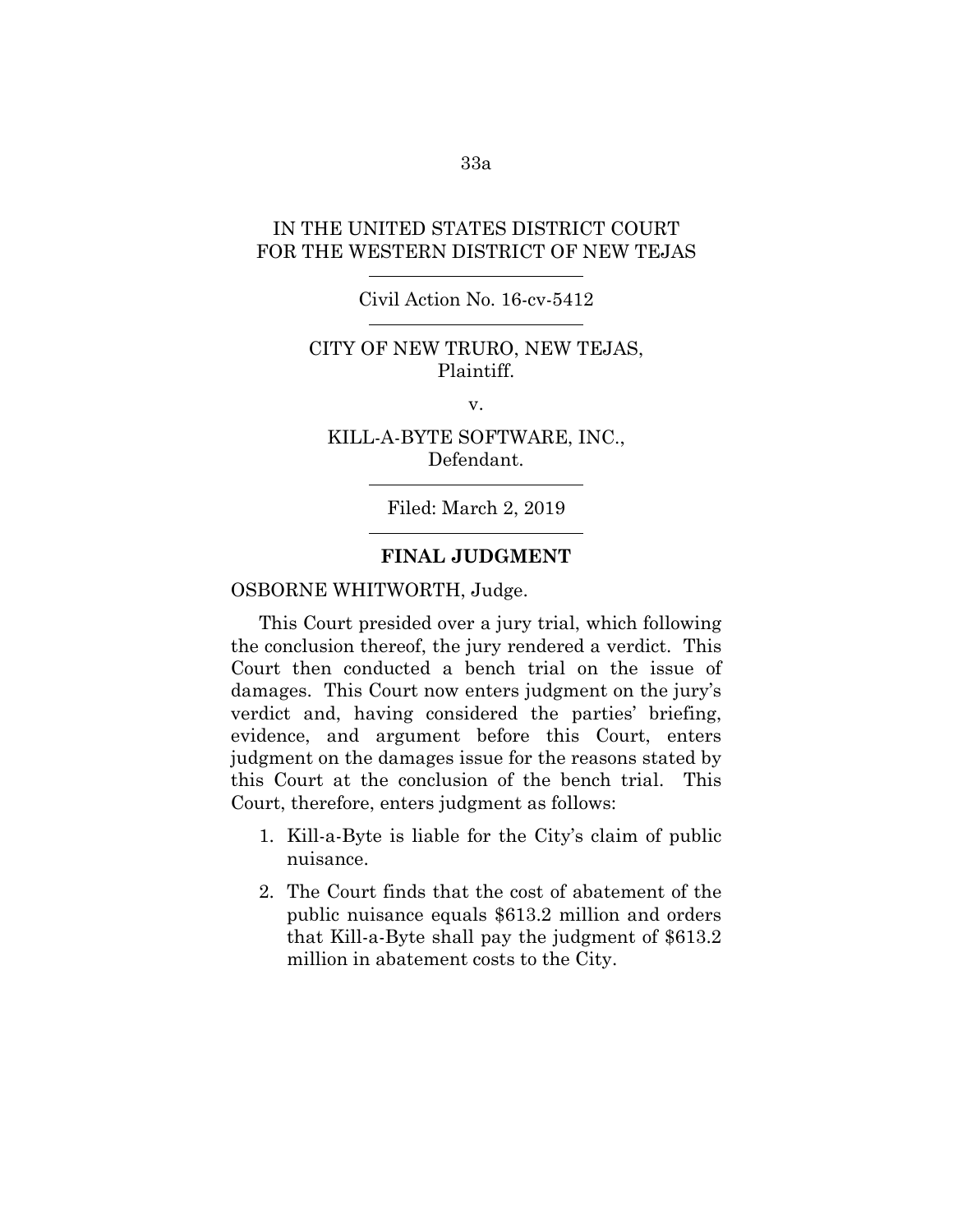# 34a

3. The Court finds that no reason exists for delay in ordering final judgment, and the Clerk is hereby directed to enter this judgment forthwith.

DATED this 2nd day of March 2019.

BY THE COURT:

/s/ Osborne Whitworth

Osborne Whitworth United States District Judge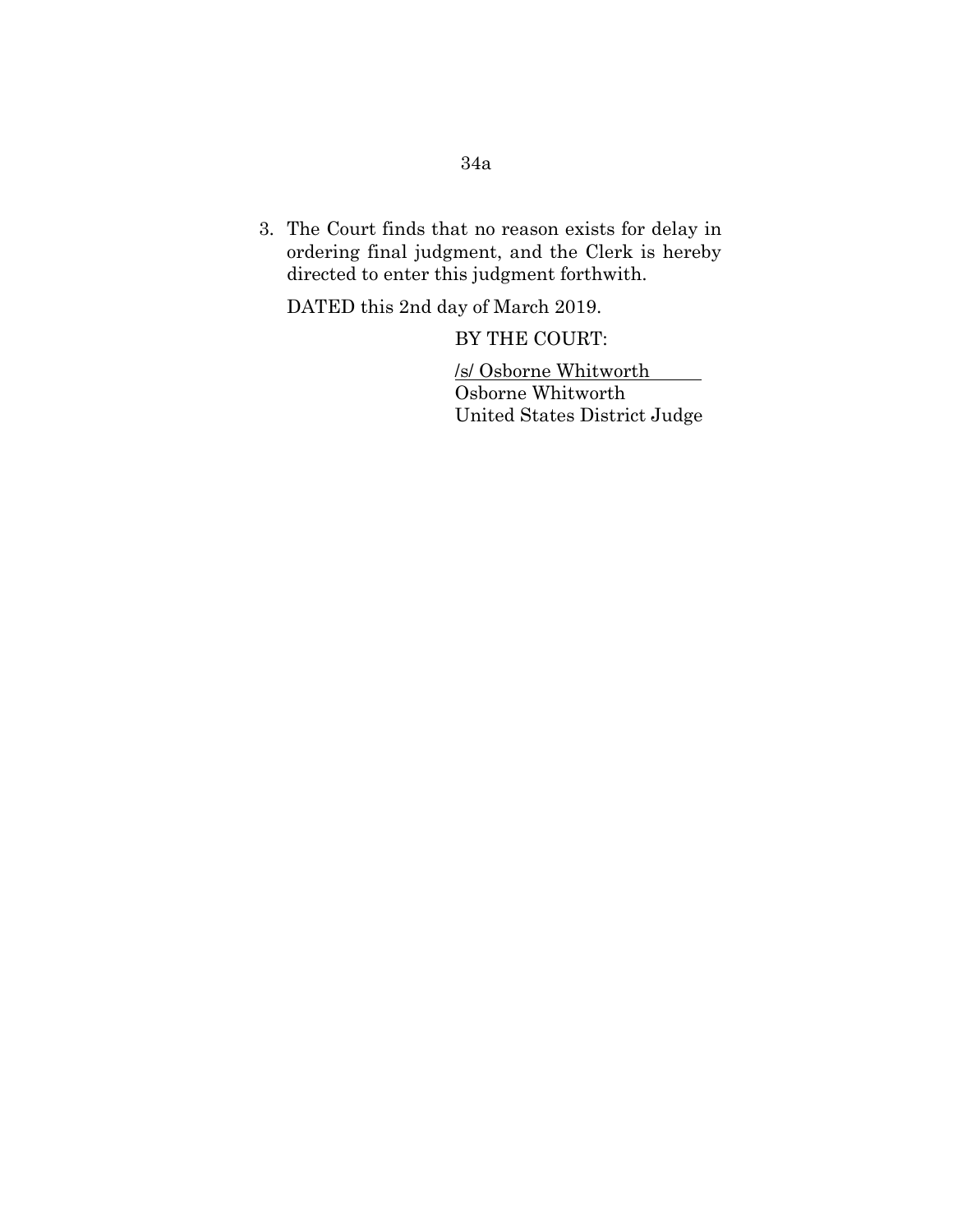#### **APPENDIX D**

Section 1 of the Fourteenth Amendment to the Constitution of the United States of America provides in pertinent part:

No State shall make or enforce any law which shall abridge the privileges or immunities of citizens of the United States; nor shall any State deprive any person of life, liberty, or property, without due process of law; nor deny to any person within its jurisdiction the equal protection of the laws.

Federal Rule of Civil Procedure 50 provides in pertinent part:

(a) Judgment as a Matter of Law.

(1) In General. If a party has been fully heard on an issue during a jury trial and the court finds that a reasonable jury would not have a legally sufficient evidentiary basis to find for the party on that issue, the court may:

(A) resolve the issue against the party; and

(B) grant a motion for judgment as a matter of law against the party on a claim or defense that, under the controlling law, can be maintained or defeated only with a favorable finding on that issue.

(2) Motion. A motion for judgment as a matter of law may be made at any time before the case is submitted to the jury. The motion must specify the judgment sought and the law and facts that entitle the movant to the judgment.